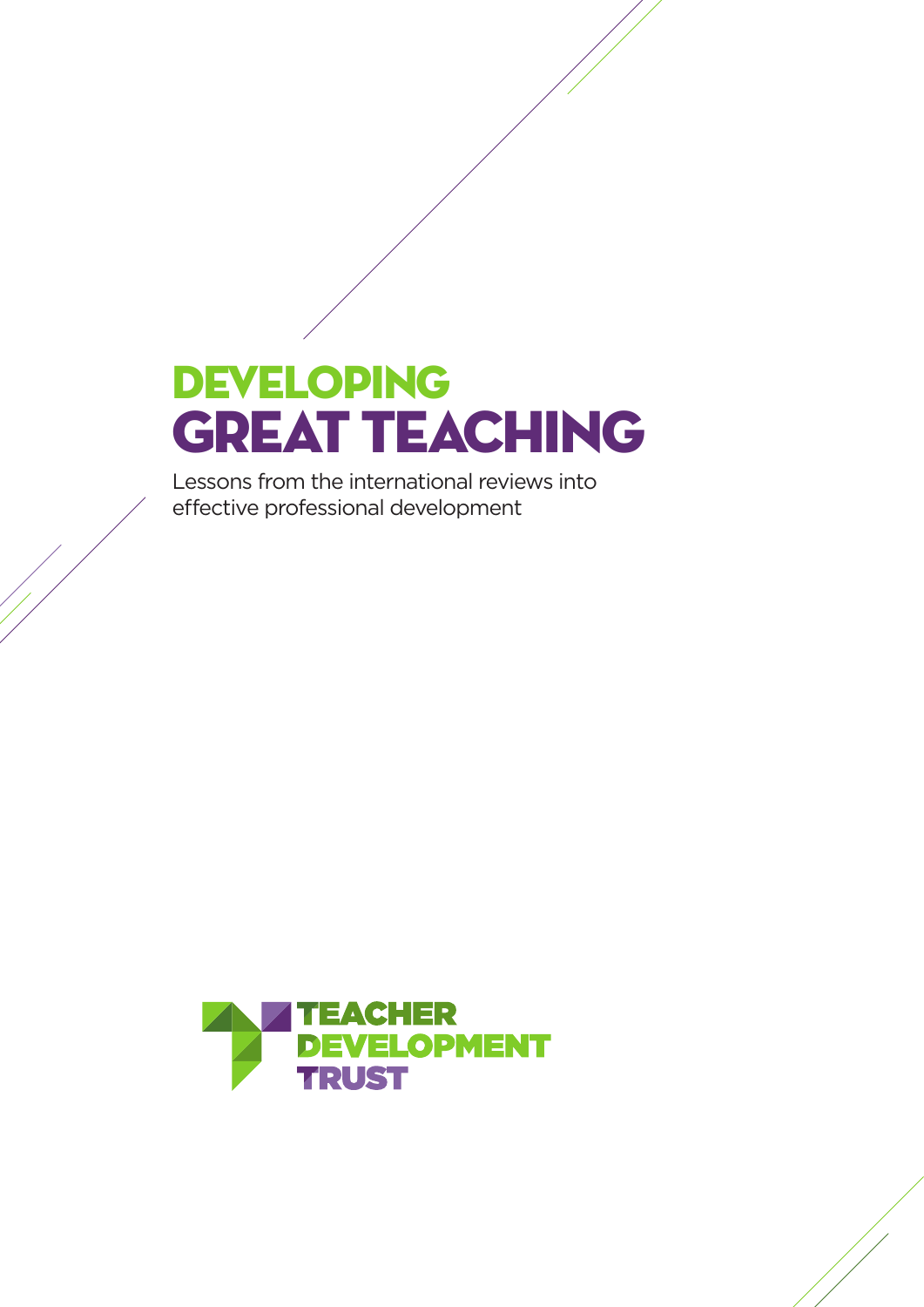





**Cordingley, P. Higgins, S. Greany, T. Buckler, N. Coles-Jordan, D. Crisp, B. Saunders, L. Coe, R.**

#### **Suggested citation**

Cordingley, P., Higgins, S., Greany, T., Buckler, N., Coles-Jordan, D., Crisp, B., Saunders, L., Coe, R. Developing Great Teaching: Lessons from the international reviews into effective professional development. Teacher Development Trust. 2015.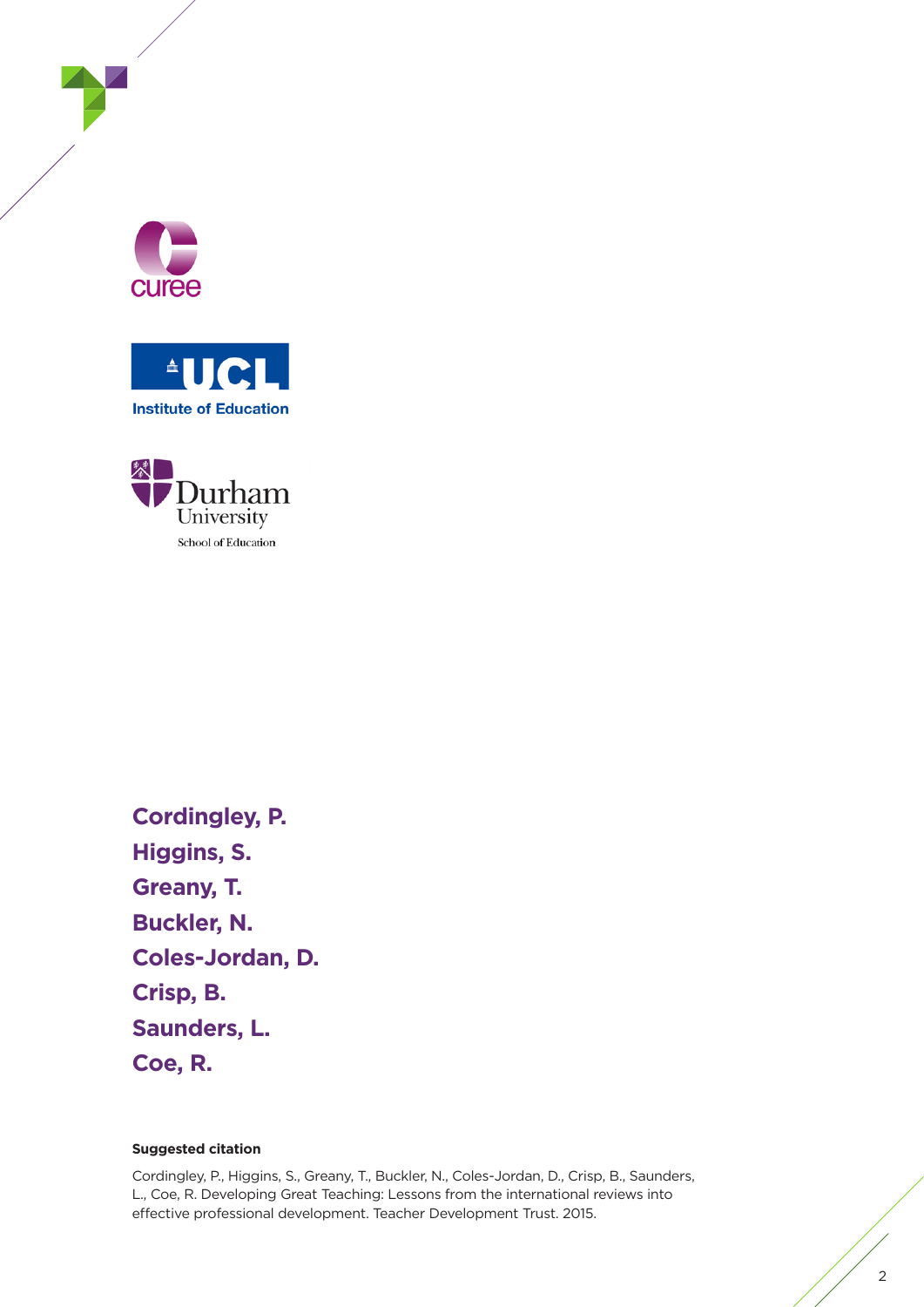#### **INTRODUCTION**

The 2014 DfE consultation on A *world-class teaching profession* stated that "Feedback from the profession has consistently indicated that too many of the development opportunities on offer are of variable quality".<sup>1</sup> "Too often 'CPD' is viewed narrowly as attending courses or listening to stale talks accompanied by endless slides… Teacher development is not always adequately focussed on the specific needs of pupils, nor is it always sustained and practice-based."2 "There is currently too little robust evidence on the impact of different types of professional development for teachers."3

These comments on the quality of CPD in England broadly chime with the findings from the OECD TALIS 2013 survey, which states that teachers here report higher than average participation in courses and workshops (75%) and in-service training in outside organizations (22%), but lower than average participation in more in-depth activities, such as research or formal qualifications – and less time spent overall.

It was in this context that the government announced its intention in 2015 to support the creation of an independent College of Teaching, as well as to offer a new fund "which will support high quality, evidence-based professional development programmes, led by the Teaching Schools network and rigorously evaluated for impact."4 It also proposed a new 'What Works Clearinghouse'-style online platform for knowledge sharing and new non-mandatory standards for teachers' professional development.

This paper draws on the emerging findings from the ongoing umbrella review of evidence on effective professional development for teachers being undertaken by CUREE, UCL IOE and Durham University to indicate implications for future policy around teacher professional development and learning (CPDL).

#### **METHODOLOGY**

Our approach was to carry out an "Umbrella" review, i.e. a review of reviews of the evidence about effective CPDL in order to inform current, high profile policy reviews taking place in England; in particular we sought to link previous reviews to new standards for the rigour of evidence (such as the What Works Clearinghouse evidence tests) and to explore whether newer reviews cast light upon or refine previous evidence.

This type of approach is a common one in the medical world, and is used to provide a rapid overview of the existing evidence base. It does have weaknesses – for example, it can miss the most recent evidence published because it is dependent on studies published prior to the reviews involved, which themselves take time to complete. However, it is valuable both for identifying gaps in the evidence, and providing a reliable "birds-eye view" of the status quo. This means that the review can, with help from sector voices, identify important questions to pursue in subsequent analysis of the individual studies underpinning these reviews. As with all reviews, there is a balance that must be reached between speed and a more systematic approach. In the case of this review, given the urgency of the commission, the decision was to prioritise a systematic approach wherever possible, without compromising speed of completion.

The review began with a high-level search for reviews. The process by which this was conducted can be thought of as one of "connoisseurial accumulation", augmented by a broader search of the literature via FirstSearch, JSTOR, Google Scholar, and other similar aggregators of academic literature. By "connoisseurial accumulation", we mean using experts in the field to highlight known and relevant and valuable reviews. The search strings applied were recorded, and involved a fairly open set of criteria to capture the most relevant and valuable evidence. The searches were looking for reviews of CPD and teacher learning published since 2000, showing evidence of impact on learner outcomes, and in English (though a Belgian extension of Timperley was also found and analysed).

A total of 947 "hits" were identified based on our criteria. Of these, 115 were identified for screening, and 46 went through the screening process. The documents in the final selection

<sup>1</sup> Department for Education, A world-class teaching profession: Government consultation, 2014, p4  $^{2}$  ibid., p10  $/$   $^{3}$  ibid., p10  $/$   $^{4}$  ibid., p10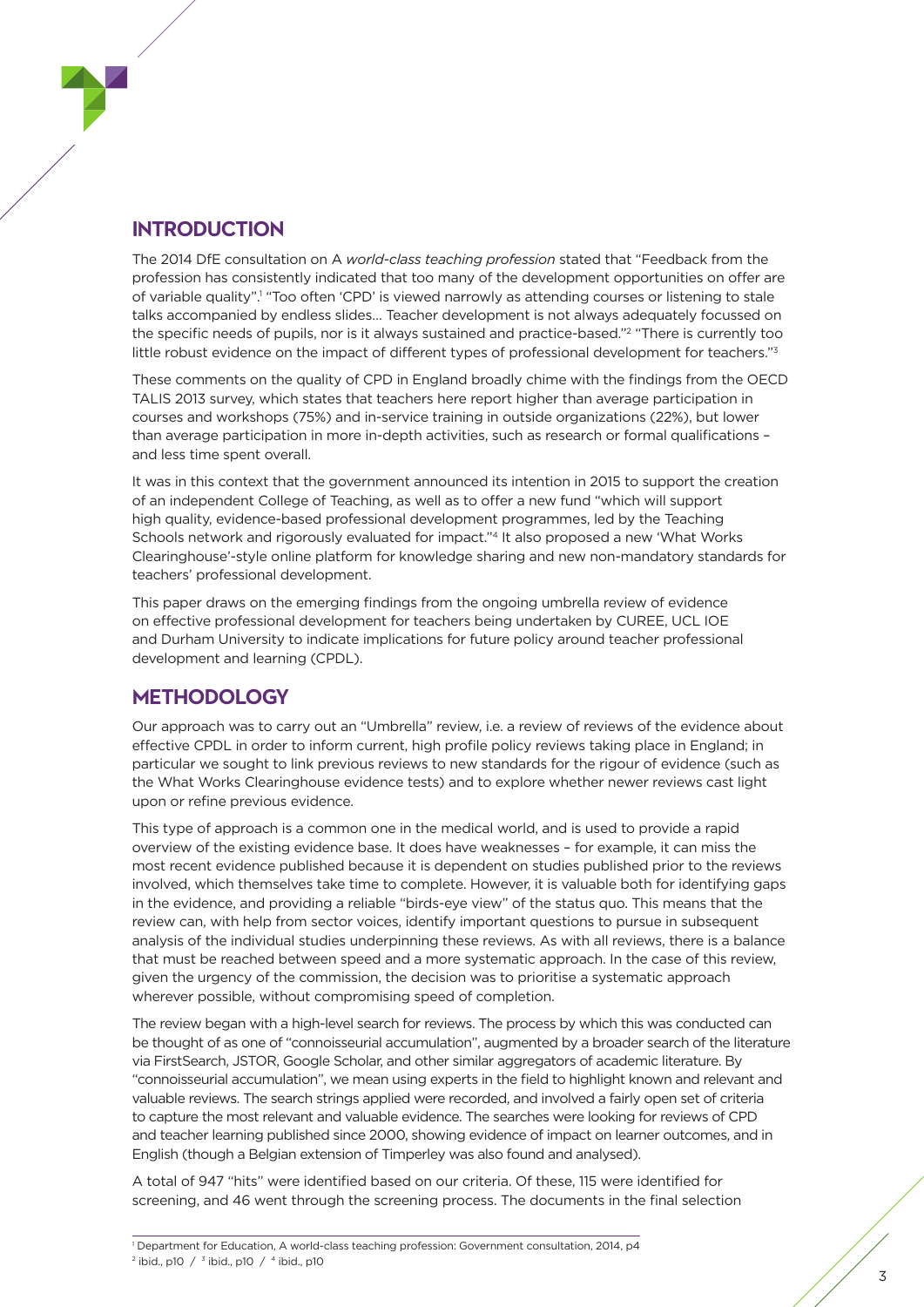were classified at four different levels of strength/validity. One review was consistently strong in multiple areas, with research designs which were appropriate for causal inference across studies. A further three were found which were robust, but more specifically focused and thus offered slightly weaker evidence for our purposes even though they came from designs appropriate for causal inference. Another four were less robust in terms of supporting evidence (showing only correlational and not causal connections), but were tightly focussed on our questions, explored pre and post test data systematically and so were still considered persuasive. Finally, one further review was included which was sufficiently plausible to be included due to consistency with the available evidence, but which did not directly support its claims with high quality data.

The reviews were then analysed separately, on the basis of the evidence cited for each claim. Their claims were broken down and compared and contrasted with each other, weighting them according to the strength/consistency of their evidence base and agreement with other relevant review evidence. The claims were grouped thematically for different categories, which will be explored subsequently in this report. The strongest review, Timperley et al. (2007), was the only fully consistent and rigorous review, and this was used as a cornerstone for the umbrella review. Its claims were analysed both by theme and by subject then tested against other robust and persuasive claims to identify the overall weight of evidence for a claim to illustrate it, and to identify any gaps which other reviews might illuminate. The effect of this process is that the most rigorous claims featured in this umbrella review are equivalent in strength to medium to large for positive effects in the nomenclature used by What Works Clearinghouse, or the four padlocks used in the Sutton Trust-EEF Toolkit.

#### **DESIGN OF A CPDL PROGRAMME**

The umbrella review identifies and then explores what the evidence from the reviews indicated about CPDL programme design and what was necessary for it to be successful. The first headline finding was that carefully designed/aligned teacher CPDL with a strong focus on pupil outcomes has a significant impact on student achievement. Other related findings about the design features and contexts which need to be incorporated into CPDL for it to be successful are described below.

#### **HOW LONG SHOULD THE PROGRAMME LAST?**

Prolonged or extended CPDL interventions were found, more or less universally, to be more effective than shorter ones. Most reported programmes lasted at least 2 terms, more commonly a year, and in some instances even multiple years. At the same time, some reviews also found that narrowly focussed CPDL of moderate duration (e.g one day in total) can have a considerable and lasting impact on teaching & learning within, for example, narrowly specified aspects of teaching literacy (e.g. spelling) or of elementary science (e.g. use of enquiry methods).

Overall, the clear indication is that to be most effective CPDL programmes which aim to bring about significant organisational and cultural change need to last at least 2 terms. Sustaining CPDL over a period of time and ensuring that it features multiple, iterative activities following the initial input, were identified as extremely important across all reviews. According to the best review, small amounts of repetition were only sufficient to change practice positively in very specific and narrowly-defined practices, while one-off events did not had a positive impact.

Nonetheless, Timperley's analysis, the most rigorous, robust and large scale in the sample, also revealed that studies with poorer outcomes also featured extended time and frequent contact. The crucial factor differentiating more from less successful programmes is what the time was used for.

#### **HOW MUCH FOLLOW-UP AND CONSOLIDATION IS NEEDED TO BRING ABOUT POSITIVE CHANGE?**

The nature of follow-up, consolidation and support activities means that there can be no "one size fits all" answer to this question. What was clear was that all studies showed it was important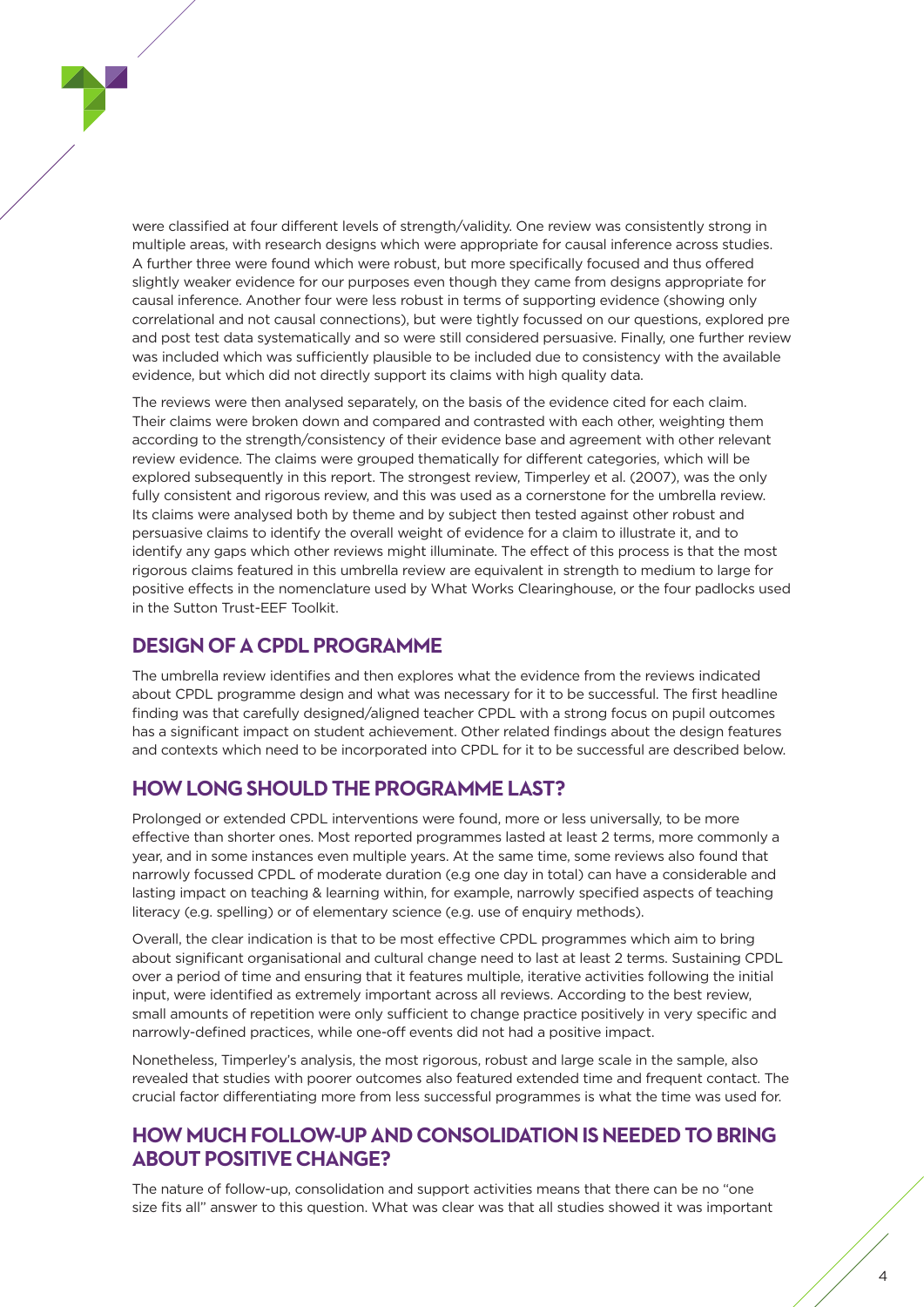that CPDL programme design creates a "rhythm" to activities, through multiple instances of ongoing support/follow-up activities. The specific frequency of activities/support required for successful outcomes varied, particularly with regard to the nature and extent of expected change in practice/beliefs. Where the aim was to trigger substantive changes in teachers' understanding of approaches and/or their subject and how it is taught – for example, in relation to reading or writing – the highest-impact review reported a fortnightly to monthly rhythm of CPDL sessions/ support. In addition, teachers must develop a grasp of the rationale underpinning a strategy that is being explored through CPDL, and use that understanding to refine practices and support implementation; thus creating a practical theory for the teaching and learning activities involved.

#### **DESIGNING FOR PARTICIPANTS' NEEDS: WHAT DOES AND DOESN'T MATTER?**

While individual participants will, of course, have specific needs which raise challenges for trainers, there are more general principles surrounding their needs which affect how successful CPDL content should be designed. All the reviews found that an essential element of successful CPDL is overt relevance of content to its participants and their day-to-day experiences and aspirations for pupils. This was highlighted by the strongest review to be particularly important for secondary, cross-curricular CPDL. All the reviews noted that recognition of differences between individual teachers and their starting points, providing opportunities for them to surface their beliefs, and providing opportunities for them to engage in peer learning and support, were all also crucial to bringing about improved outcomes.

#### **VOLUNTEERS OR CONSCRIPTS?**

The strongest review found that achieving a shared sense of purpose during CPDL is an important factor for success. What is interesting to observe is that, according to all the reviews that were part of this umbrella review, whether teachers were obliged to participate or volunteered to be involved mattered less than a number of other factors. A positive professional learning environment, the provision of sufficient time, and consistency between the professional learning experience and the wider social and educational context were all more significant than whether or not teachers volunteered to participate. Combined with the point above that a shared sense of purpose is important, this suggests that CPDL providers should be focusing on how best to ensure that course content can build a sense of purpose, rather than presuming that it will already be there. Many reviews, including the strongest one, highlight several ways of building this shared sense of purpose, including building in peer support, using evidence from experimenting with new approaches about how pupils are responding, and working on why things work as well as what does and does not work in different contexts.

#### **WHAT WERE PARTICIPANTS IN SUCCESSFUL PROFESSIONAL DEVELOPMENT LEARNING?**

The question of whether subject knowledge or general pedagogic knowledge is more important to the teaching profession is one that has been occupying educators and CPD experts for some time. The findings of this umbrella review have thrown some light on the problem. All the reviews found that pedagogy and subject knowledge were equally important; the strongest single review went further to state that CPDL focussed on generic pedagogic strategies is insufficient, particularly in maths, and that it is important to consider several alternative pedagogies for specific pupils too. Therefore, programmes focussed on just questioning skills or assessment for learning that are not also rooted in developing content knowledge to underpin such strategies and exploring how they work for different groups of pupils are not likely to achieve their potential.

There are a number of key "building blocks" which underpin effective CPDL according to the reviews. In addition to subject (1) and pedagogic knowledge (2), the reviews emphasise the importance of clarity around learner progression, starting points and next steps (3). CPDL content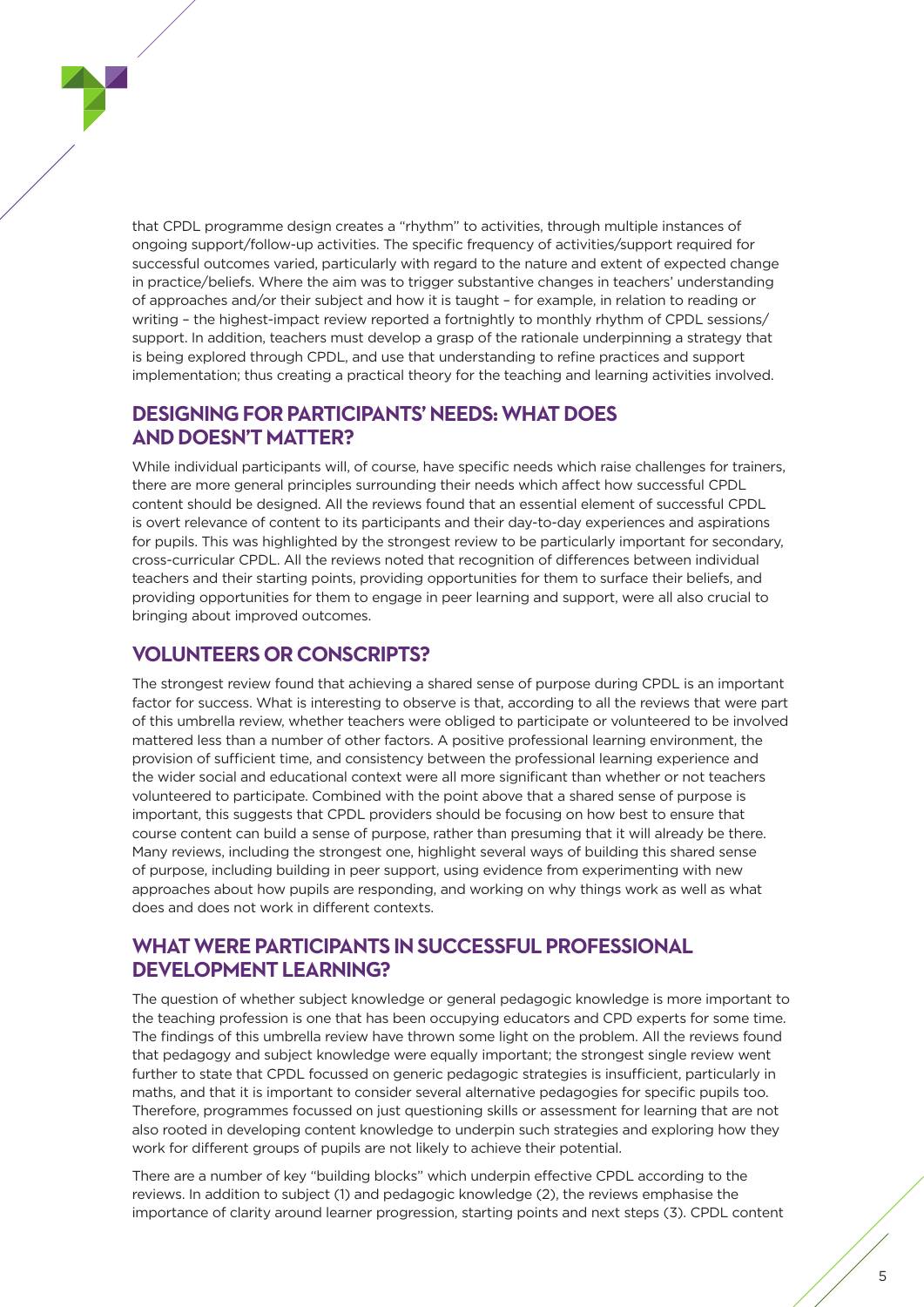should include a focus on formative assessment so that teachers can see the impact of their learning and work on their pupils. The strongest review also highlighted the importance of CPDL content and activities dedicated to helping teachers understand how pupils learn in general as well as in terms of specific subject areas (4) - and to grasp the relationships between all these building blocks. In short the review highlights the contribution of formative assessment, learning processes and outcomes for teachers within effective CPDL programmes.

The reviews collectively made a number of other points regarding content of effective CPDL. They identified as important consideration of the participants' existing theories, beliefs and practice, an understanding of the rationale underpinning the practices being advocated, and content which can challenge existing theories in a non-threatening way. Many reviews stressed the importance of explicit work on applying the new practices being promoted to different contexts. The strongest review noted two other elements in addition to these. The first is the importance of critical engagement from teachers with content. The second is the importance of CPDL providers creating room for professional discretion and repeated opportunities to encounter, understand, respond to and reflect on new approaches and related practices.

#### **WHAT ABOUT THE PROVIDERS OF CPDL?**

Obviously providers and facilitators of effective CPDL have a significant impact on the outcomes of their own course content. This review of reviews casts some light on who they are and how they work. But it is important to note first that in many cases the studies behind the reviews were carried out by research teams whose members were also involved in the intervention and the CPDL support. Almost all reviews found that external input is a common factor in successful outcomes, sometimes in tandem with internal specialists. The strongest review observed that in the most successful CPDL, external input includes providing multiple and diverse perspectives, and challenging orthodoxies; a point reinforced by the other reviews. All reviews found that successful external facilitators acted as coaches and/or mentors. A few, more narrowly focussed, reviews also found that successful CPDL facilitators were experts in more than one area, and their expertise included specialist content knowledge and in-depth knowledge of effective professional development processes, and evaluation and monitoring. These reviews also found that successful facilitators encouraged and/or helped teachers take on a degree of leadership of CPDL, and, according to the strongest review, treated them as peers and co-learners. This relationship enabled successful facilitators to share values, understanding, goals and beliefs with participants, but also to challenge them successfully.

#### **HOW CAN SPECIALISTS EFFECTIVELY SUPPORT PROFESSIONAL DEVELOPMENT?**

A consistent message across all the reviews was that outside expertise was crucial in bringing about substantial improvements to pupil outcomes. Looking through the reviews, a consistent pattern in the contribution of external contributions emerges that encompasses:

- n Making the public knowledge base, theory and evidence on pedagogy, subject knowledge, and strategies accessible to participants.
- Introducing new knowledge and skills to participants.
- n Helping teachers (particularly those from schools where achievement is depressed over time) believe better outcomes are possible (according to the strongest study).
- n Making links between professional learning and pupil learning explicit through discussion of pupil progression and analysis of assessment data.
- Taking account of different teachers' starting points and (from the strongest review) the emotional content of the learning.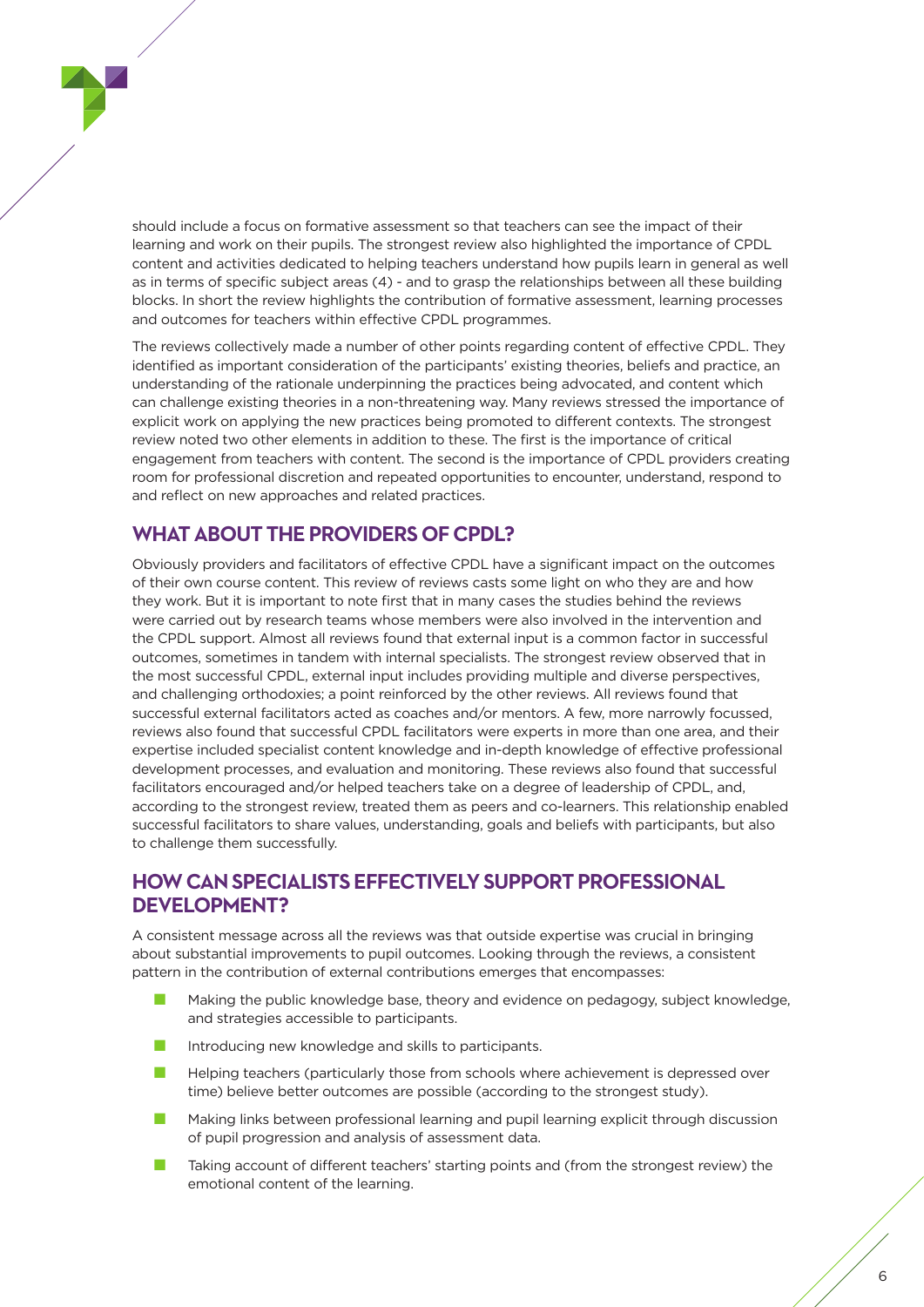Another consistent message across all the reviews was that in the most effective CPDL, specialists supported teachers by modelling, providing observation and feedback, and coaching. However, the strongest study also looked into differences across subjects, and found that the picture was more complicated in CPDL for maths and science. In science, there was some evidence that teachers in the successful programmes did not have opportunities to be observed and receive feedback, and in maths observation and feedback were linked with both more and less successful programmes, but in more successful programmes feedback was consistent with other conditions. Another finding consistent across multiple studies was that facilitators and specialists had to balance support and challenge while building relationships with participants. Finally, the less-strong reviews found that effective specialists mobilised, encouraged and guided teacher peer support, and also offered remote support in a variety of forums such as e-networking and provision of instructional and other materials.

#### **HOW CAN PROVIDERS DESIGN CPDL TO ENCOURAGE EFFECTIVE COLLABORATION?**

While collaboration is now generally considered integral to all professional development, creating an environment where that collaboration is genuinely contributing to improvements in practice and outcomes remains elusive. The only common finding across all reviews was that peer support was a common feature in effective CPDL, with all participants having an opportunity to work together to try out and refine new approaches. The strongest review found that collaboration was necessary, but not sufficient, and was linked to both positive and negative outcomes. The links were complex: where collaboration was the only focus, learning was limited. What the study did find was that access to some form of collegial support for solving important problems was essential, along with input from an expert leader, establishing common goals and new approaches for achieving them, and with joint effort focussed on learning of pupils with similar needs.

The less-strong studies provide illustrations of the forms that collaboration took including peer or co-coaching, shared planning, peer observation and collaborative action research. They also found that structured collaboration was linked to positive effects for students.

#### **WHAT ACTIVITIES DID PARTICIPANTS ENGAGE IN?**

All reviews noted certain activities, or types of activities, which featured in successful CPDL strategies. All the studies noted that explicit discussions about how to translate CPD content to the classroom took place following initial input. The reviews were also all consistent in noting that teachers in the successful courses implemented what they had learned by experimenting in the classroom. In all the reviews, teachers in successful CPDL engaged in analysis of and reflection on underpinning rationale, evidence and assessment data, and this reflection and analysis was important for bringing about and embedding change in practice. This was done in a variety of ways, such as through discussion and combining multiple approaches. Fostering a meta-cognitive approach among teachers was also consistently recognised as valuable for both bringing about change and sustaining learning. Less-strong studies also noted the use of journals and fostering meta-cognitive awareness as contributing to these processes.

The strongest review made a number of observations regarding activities involved in successful CPDL. According to this review the design of successful professional development programmes is aligned with the pedagogic processes being promoted and the ways in which the professional learning is structured. Such programmes also included mechanisms during activities out of schools that helped teachers translate the new practice into their own classroom contexts. Where secondary participants were required to apply learning about generic pedagogy to their subjects, specialist facilitators provided individualised support, usually in the form of one-to-one planning, observation, and feedback sessions. Some of the less-strong studies also noted, relevant to the previous point, that participants engaging in this process had support from in-school coaches and/or mentors.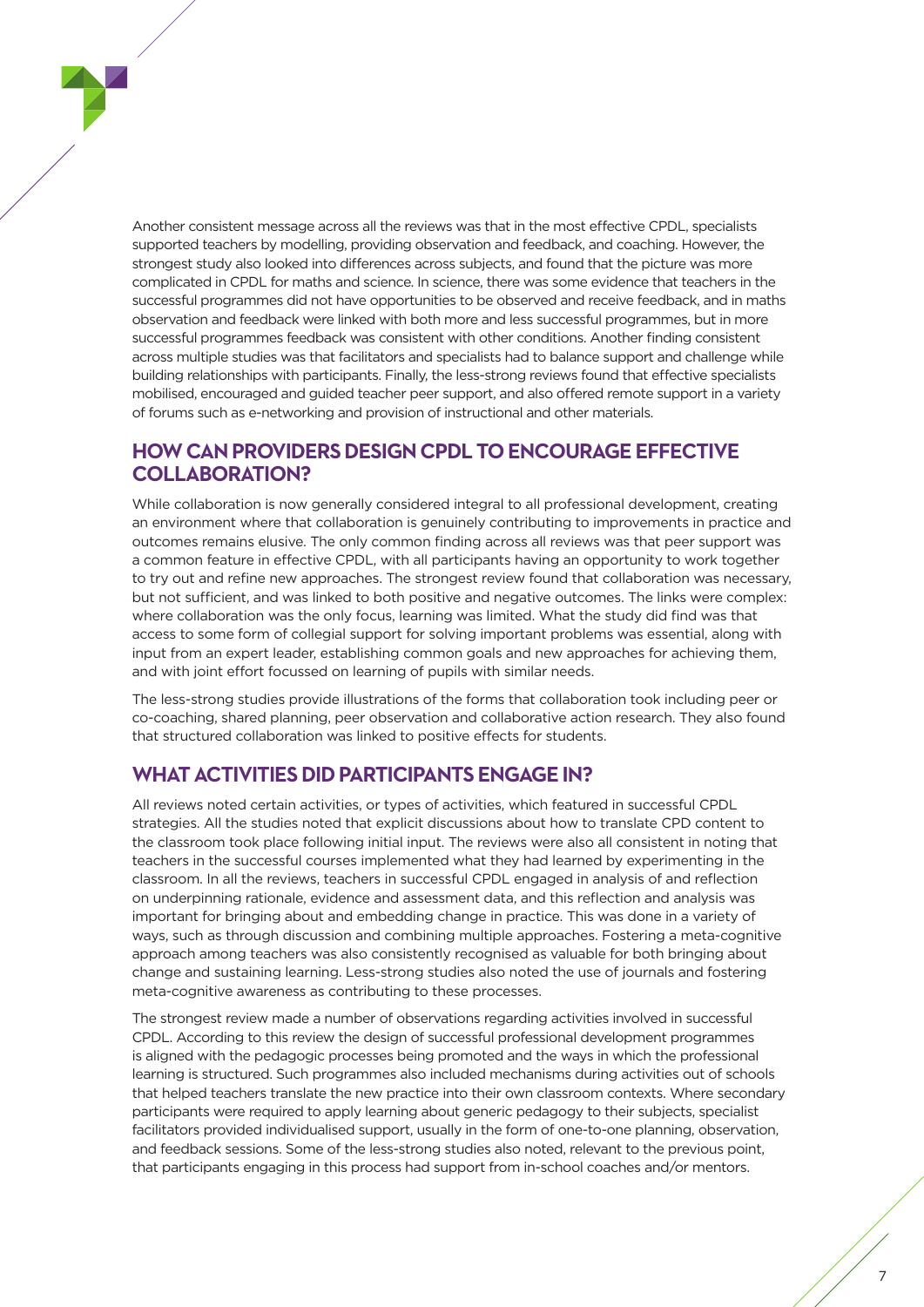#### **THE IMPORTANCE OF ALIGNMENT IN CPDL ACTIVITIES & PROCESSES**

The strongest review made an observation, which was not shared across other reviews but which nevertheless made some powerful suggestions about how CPDL providers should conceptualise their course content. The review noted that, while it is necessary to have a variety of activities to reinforce messages and test things through different lenses, no single particular form of activity was shown to be universally effective. What mattered was a combination of a logical thread between the various components of CPDL, and the provision of opportunities for teacher learning which are consistent with the principles of student learning being promoted. No particular configurations were crucial to success, but aligning goals, activities, experiments in classrooms, engagement with evidence and underpinning rationale does matter alongside multiple perspectives and angles.

#### **WHAT DOESN'T WORK?**

All the reviews involved in this meta-analysis offered a number of clear statements about forms of CPDL that do NOT lead to positive outcomes for participants or students. A didactic model in which facilitators simply tell teachers what to do, or give them materials without giving them opportunities to develop skills and inquire into their impact on pupil learning is not effective. Neither is professional development which does not have a strong focus on aspirations for students and assessing the impact of changed teacher practices on pupil learning. Where professional learners are not given structured, frequent opportunities to engage with, understand and reflect on the implications of new approaches and practices, neither extended time nor greater frequency of contact were sufficient to make substantial changes to teacher practice or improve student outcomes.

#### **SUBJECT ANALYSIS**

One of the features of the strongest study featured in the umbrella review was a more detailed examination of the content of CPDL by subject. Some of the new reviews were also subject specific and, like Timperley, focussed in particular on maths and science and, to a lesser degree, literacy. Exploring similarities and differences in patterns for these three subjects reveals some intriguing patterns and distinctions. The first thing that emerged was that there were a number of things which were broadly true for all subjects:

- External expertise: all interventions in the review made use of external expertise. The review found that its use was necessary, though not sufficient on its own, for successful outcomes.
- School leadership: the study found that successful CPDL occurred where school leaders created conditions which allowed it to flourish (though the emphasis on leadership was lower in maths than in other areas).
- **n** Professional learning goals: professional learning goals were explicit, clear to everyone, and specifically related to achievements in the subject in focus.
- Theory: the study found that developing an understanding of the underpinning rationale or practical theory is pivotal.
- Teacher activities: teachers needed variety, and the ability to explore approaches from multiple angles. No single activity was universally effective.
- Consolidation of prior knowledge: consolidating prior knowledge was not clearly or explicitly reported in subject specific reviews although it did sometimes emerge in more generic reviews.
- n New information: careful introduction of new information was part of all the professional learning opportunities featured in the study.

There were also some significant differences between subjects. When the various claims were arranged by subject on a Venn diagram, several patterns emerged. The first was that mathematics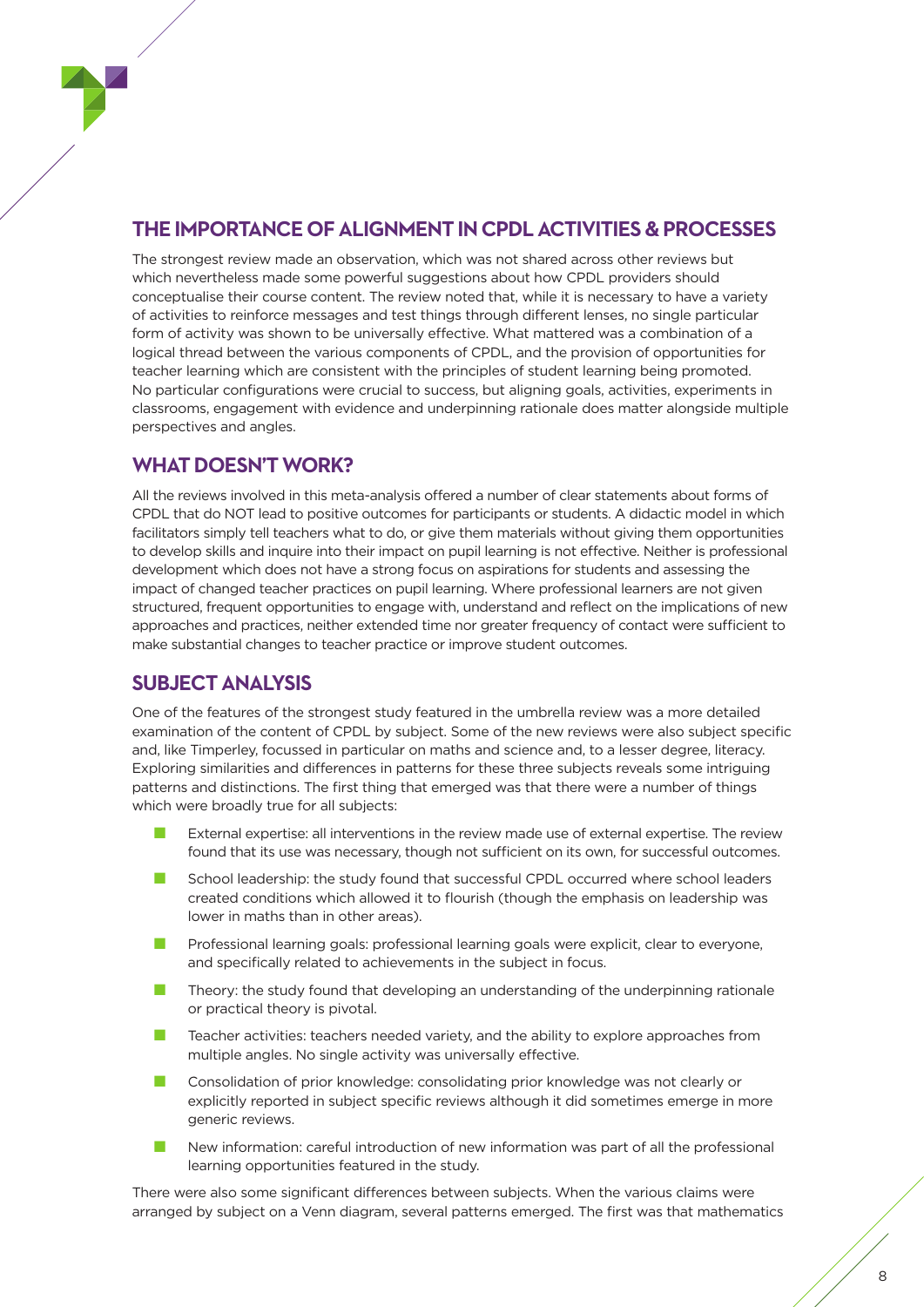and literacy did not overlap at all- they only shared characteristics where subject was irrelevant. Science and literacy overlapped as did Science and maths. Science and literacy overlapped with each other slightly more than science and maths did, but not to a very significant degree. Science and literacy in particular seemed to share characteristics regarding context, and activities participants were involved in. Science and maths also had several things in common with reference to the context of CPDL, but facilitator contributions were distinctive in these subjects.

Alignment between the content of the CPDL and what is being promoted by subject associations and policy makers matters much less in Literacy / English than Mathematics and science. In Mathematics and science the focus on assessment during CPDL is closely linked with the development of deeper understanding of content. In English/ literacy it features more as a generic CPDL driver eg via Identifying PD needs; as a catalyst for engagement; to test effectiveness of practices for specific students; diagnostically to focus teaching. In science CPDL there is a strong emphasis on providing and exploring explicit curriculum delivery materials than in English and, to some extent in Mathematics. In Science and mathematics CPDL underpinning theories and principles tend to be more explicitly taught early on. In English/ literacy they tend to emerge later on and deductively, from exploring different students' responses to strategies and content. Collaboration emerges more as a design feature in Science and mathematics CPDL. It features less as a design feature and more as an n outcome in English/ literacy based CPDL.

#### **HOW DO SCHOOL LEADERS EFFECTIVELY SUPPORT PROFESSIONAL DEVELOPMENT?**

We specifically excluded studies of the leadership of CPDL from our searches because of time and resource constraints and because of the understandable scarcity of leadership studies that provide pupil impact data. Nonetheless, several reviews did include some evidence about leadership and this was true of the strongest review. We have therefore provided a summary of the evidence about leadership of CPDL that we surfaced to contextualise other findings. We would not though want to suggest that this is in any way a definitive of complete summery of evidence about the leadership of CPDL.

The strongest study in the umbrella review explored an array of roles and functions that school leaders perform in effective CPDL, particularly in those instances when learning and its impact is sustained over time.

The review concludes that '*effective leaders did not leave the learning to their teachers—they became involved themselves*'. The degree of leaders' personal involvement in CPDL differed but was present in some form in most programmes associated with teachers' making substantial changes to their practice. It ranged from understanding the precise nature of expected changes to practice and creating organisational conditions for these to happen through to hands-on personal involvement in CPD opportunities delivered by e.g. external specialists. Effective CPD programmes focused on literacy in particular frequently comprised specific training for school leaders. Evidence highlighted that one of the core functions of leaders supporting literacy-specific CPD and development work in their schools was to analyse pupil assessment data and ensure and oversee its use in learning and development.

Evidence about leaders' involvement in professional learning and development differed by subject area. It was strongest for generic pedagogy-focussed and literacy-focused CPD. It was weaker for maths and science-specific CPD.

From the analysis of the studies with substantive and sustained positive outcomes for pupils as well as teachers, the strongest study in the umbrella review identified four core roles for school leaders, which were adapted according to the school context and the nature of changes being implemented.

*Developing vision* involved a number of aspects, including: developing an 'alternative reality' for student outcomes (ie helping teachers believe that alternative outcomes were possible, particularly in schools with a history of low levels of pupil attainment and progress), an alternative vision of ways to think about curriculum content and how to teach it (particularly in maths and science), and creating coherence so that teachers understood the relevance of their CPD to wider priorities. .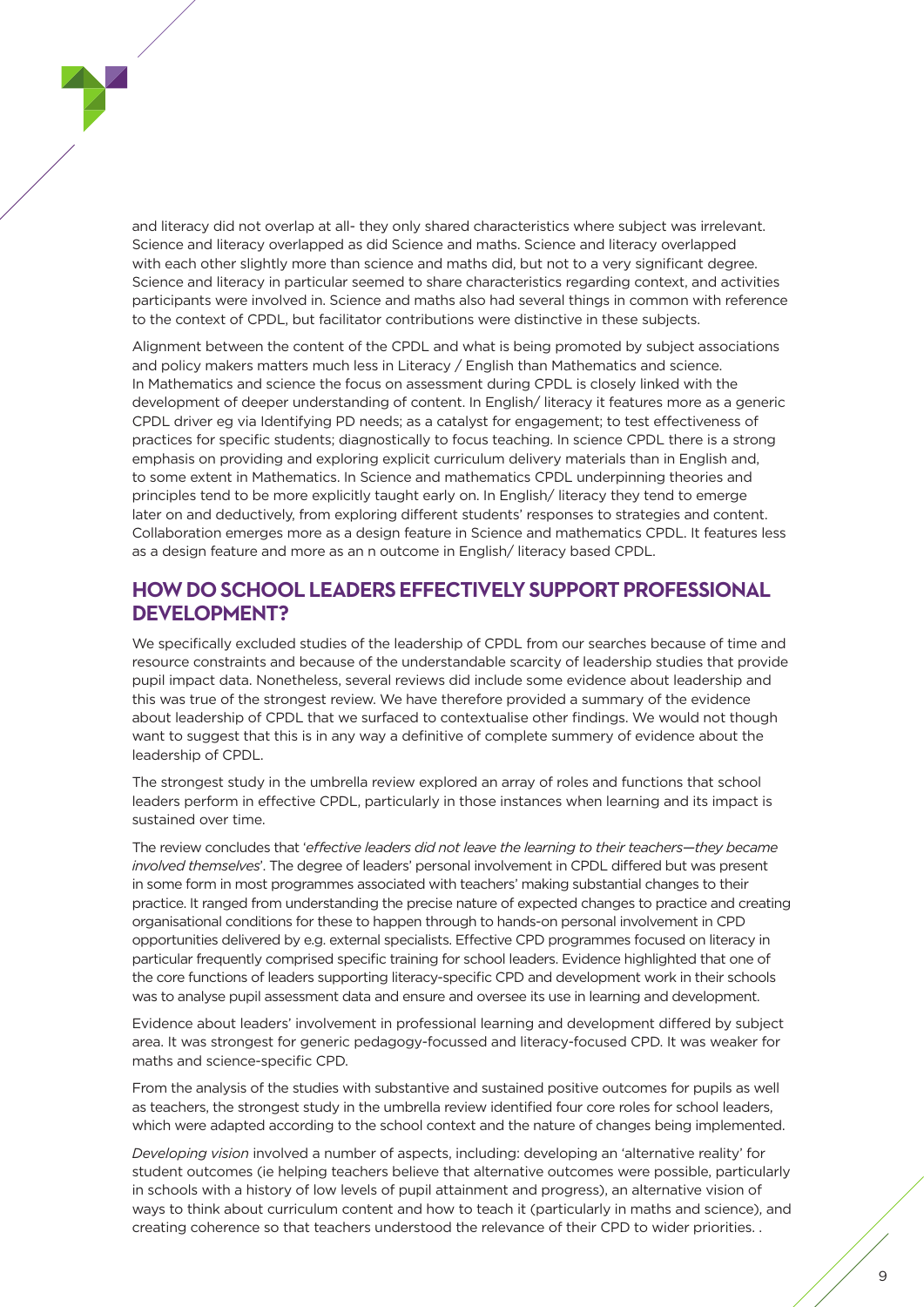*A managing and organising* role included establishing priorities, resolving competing demands, sourcing appropriate expertise and ensuring appropriate opportunities to learn (including funding and time) are in place. Another aspect of this role was to do with engaging of teachers reluctant to take part or sceptical about the selected approach. Whilst little direct evidence was available about how best to engage such teachers, possibilities highlighted in the studies included ensuring clarity of purpose behind the initiative, choice of appropriate and effective forms of and content for professional development, and viewing teachers' theories as worthy of debate and testing in terms of outcomes for different students and their groups.

The *Leading professional* learning role comprised promoting a challenging learning culture, including through personal involvement in CPDL, knowing what content and learning activities were likely to be of benefit and promoting 'evidence-informed, self-regulated learning'. Key to ensuring sustained impact from CPDL over time leaders promote such activities as core business, so that teachers continuously monitor the impact of their work on student outcomes and examine the implications of such monitoring for their future teaching.

Finally the *Developing the leadership* of others role involved encouraging teachers to lead a particular aspect of pedagogy or of the curriculum in particular. This was present in several successful interventions. But it is also important to note that when a cascade model was used to achieve sustainability (i.e. when teacher leaders were trained by experts and then asked to train others) there was little evidence of this being effective. For example, some teachers felt uncomfortable about taking on the role of 'expert', challenging others and giving feedback. In other studies, teacher leaders who volunteered lacked relevant expertise.

#### **IMPLICATIONS OF THE EVIDENCE FOR CONTINUING PROFESSIONAL DEVELOPMENT AND LEARNING FOR POLICY MAKERS**

The DfE consultation on A world-class teaching profession (2014) set out the significant challenges facing individual schools and policy makers if England's schools are to utilise world-class CPDL as a mechanism to improve the quality of teaching in every classroom. There is an urgency to this challenge: it will be important to ensure that the proposed long-term solution of establishing a Royal College of Teaching or that the current focus on school autonomy does not prevent a sufficient focus on improving the quality and impact of CPDL in the short to medium term, since this will be key to improving the quality of teaching and, therefore, learning outcomes.

In presenting the implications for policy makers in England's highly autonomous, 'self-improving' school system, there is an important caveat: the evidence base is not particularly well aligned with the current focus on school led improvement, simply because very few rigorous studies examine school-led CPDL. Rigorous evaluations have tended to focus on formal programmes that are designed and delivered by external bodies, rather than by schools themselves. Therefore there is a need to consider how the existing evidence might inform further action in a school-led system.

Nevertheless, the evidence does provide substantial pointers to the processes that matter wherever and however CPDL is led. It can therefore ensure that the new professional development standards and the design of funded programmes are research informed. Equally, the proposed approach to evaluating the Teaching School-led programmes could plug an important gap in the evidence base, although there will be methodological challenges in doing this in rigorous ways.

We see the specific issue for policy makers and practitioners to consider as they shape an approach to evidence-informed professional development in a school-led self-improving system as follows:

- a: While individual schools will remain accountable for their own improvement and Teaching Schools will play a lead role in shaping Initial and Continuing Professional Development, it will be important to consider where and how appropriate external expertise can be brought in to this equation.
- b: Given the importance of most CPDL being sustained over two terms to a year, and the TALIS finding that teachers in England are less likely to engage in such sustained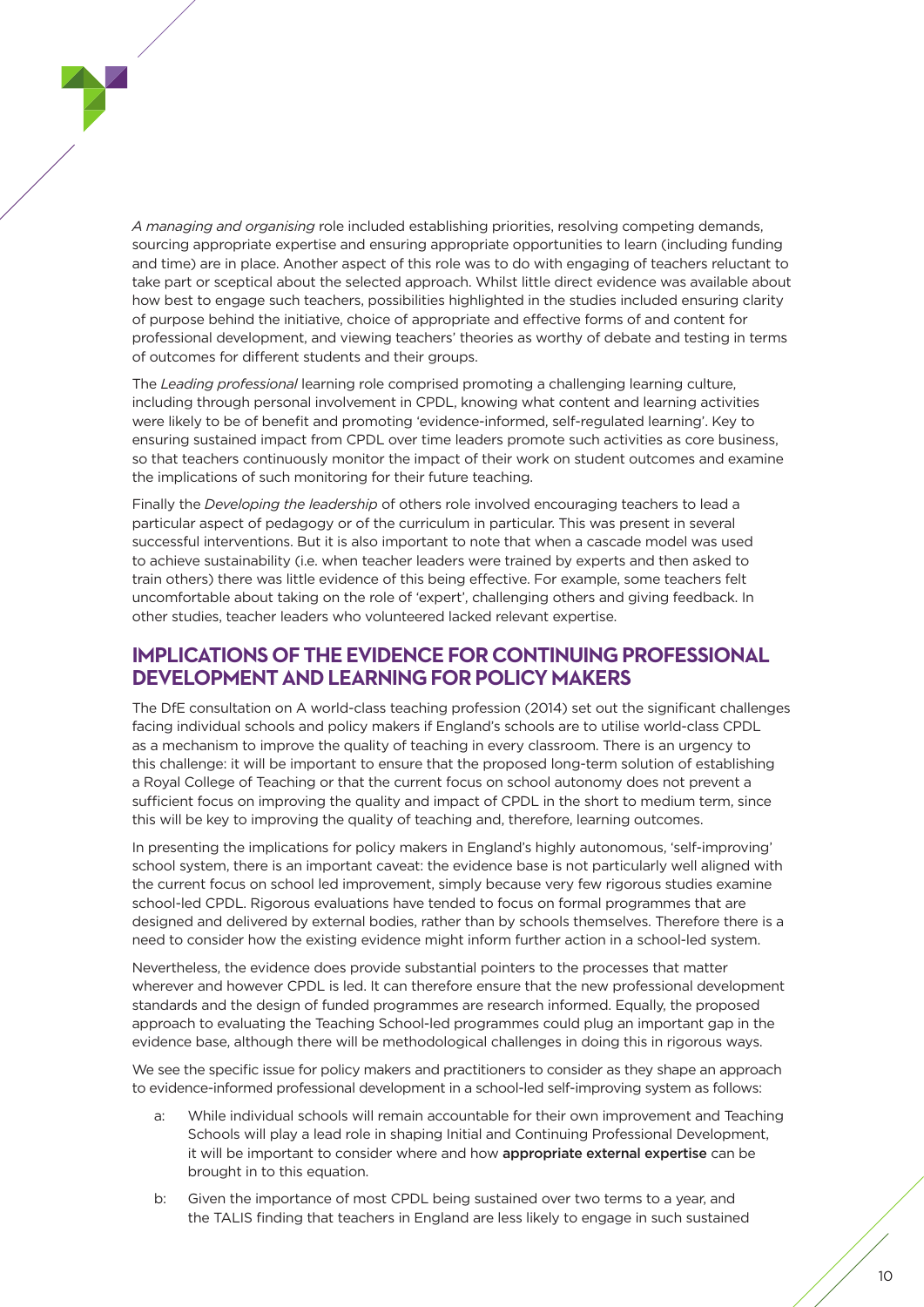

programmes and spend less time on CPDL overall, it will be important to consider how schools and alliances can be incentivised to provide the sustained resources and commitment required for effective CPDL. It is important to emphasise here that time on its own is not the answer – quality is just as important.

- c: The skills and knowledge required by facilitators of CPDL are particularly key whether these are internal or external to schools - so there is a need to consider how these might be developed in a more effective way.
- d: Meta-reviews by John Hattie and the Education Endowment Foundation have helpfully brought together evidence on generic pedagogy in recent years. Meanwhile, the capacity and reach of many subject associations has reduced due to the straightened financial climate. The findings from this review indicate the importance of focussing on generic and subject specific pedagogy, so it will be important to consider how subject expertise in particular can be developed alongside more generic aspects as part of CPDL.
- e: While peer support and learning is a fundamental ingredient of effective CPDL, it is not sufficient in its own right. The recent focus on Joint Practice Development in schools could lead to overly introverted models that recycle existing practice if teachers are not also given structured and facilitated opportunities to engage with new evidence, theory and practice.
- f: Although this review has not looked in depth at the literature about evidence-informed practice and knowledge mobilisation, a number of findings do emphasise the importance of the use of evidence; both evidence from pupils' responses to teachers' developing understanding and practices and to the importance of the strength of the evidence and rationale underpinning the CPDL. Studies of knowledge mobilisation and use of research are likely to have an important additional contribution to make and it is important that policy makers, researchers and designers of CPDL continue to investigate these links.

#### **IMPLICATIONS OF THE EVIDENCE FOR CONTINUING PROFESSIONAL DEVELOPMENT AND LEARNING FOR PRACTITIONERS**

From a school leader and practitioner perspective the CPDL landscape has changed radically over the last 5 years. Gone are the large scale, generally free, national CPD programmes that were offered by national agencies such as the National Strategies, the General Teaching Council, the Qualifications and Curriculum Development Agency. Gone too are the national, web based banks of CPD resources and, for the most part, any sense of government prescription or signposting of resources. In their stead leaders and teachers are invited to make their own plans and choices supported, wherever possible, by school based colleagues in Teaching School Alliances, academy chains and networks based on shared interests, such as the Challenge Partnerships, or on University centres of excellence, such as the long standing SUPER network run from the University of Cambridge.

Teaching School Alliances in particular have a direct responsibility for supporting CPD and for promoting research and development as part of professional renewal, even if these are experienced as two rather less well funded or promoted areas of responsibility when compared to the funds and incentives around Initial teacher education through School Direct or school to school support for schools that are struggling.

The system is thus much less centrally informed, supported and driven and CPD and CPDL practices are correspondingly more variable. In this context the concerns of the DFE about "variable quality" in the current CPD offer seem likely to be shared by practitioners. No doubt the "planned fund to support high quality, evidence based professional development programmes" will be helpful in addressing the concerns of both practitioners and policy makers.

But in the meantime the evidence in this report suggests a number of things that schools and teachers can do on the ground. It points, for example, to the importance of school leaders:

Distinguishing sharply between: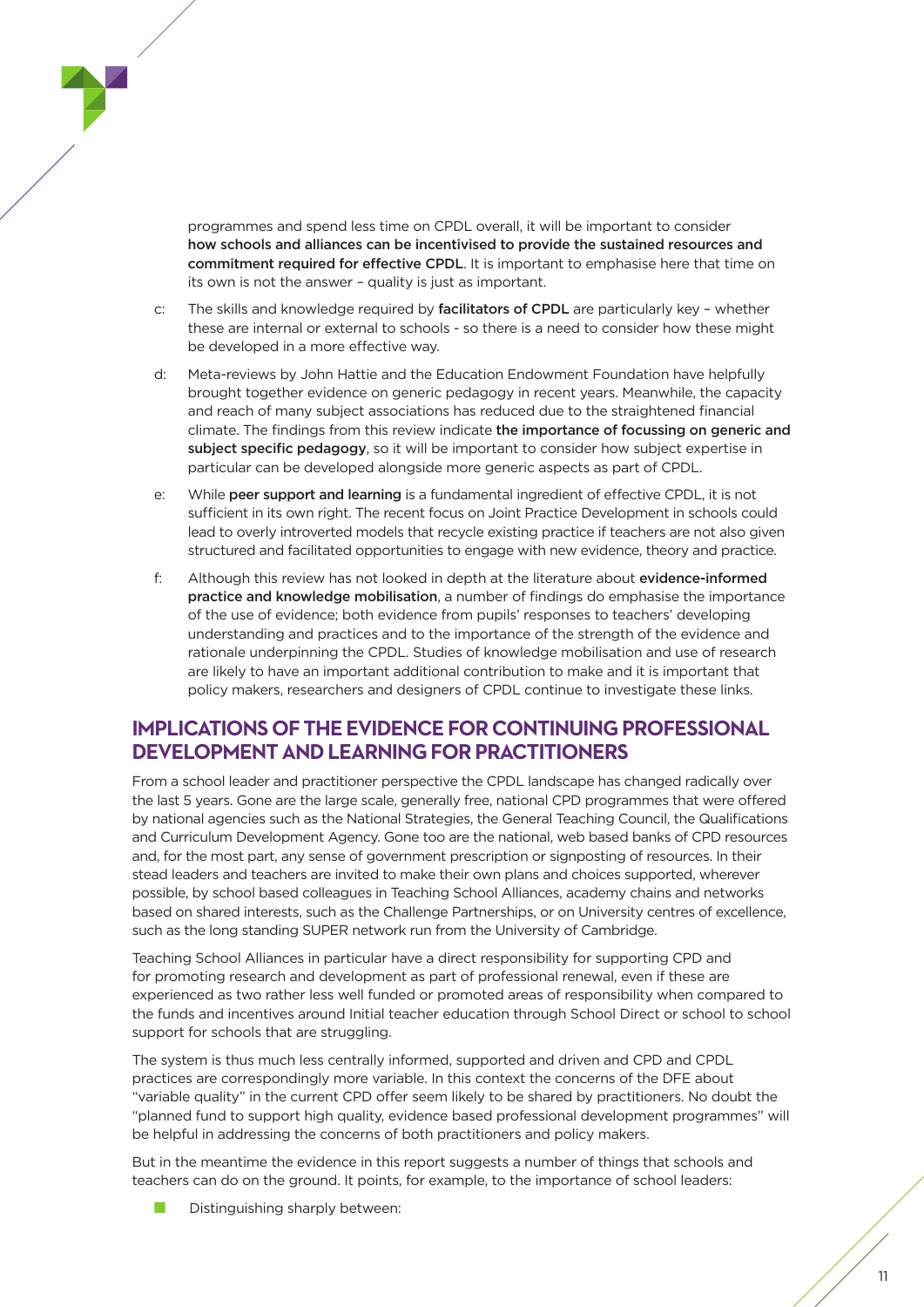

- CPD aimed at operational and procedural knowledge (e.g. how teachers use fire extinguished or comply with legislation or MIS systems) where simple briefings and group discussion may suffice; and
- professional learning directly aimed at building on teachers' starting points to significantly enhance pupil learning - where the sustained and dynamically interacting mix of activities highlighted by this evidence will be required.

Setting explicit and high expectations of pupil learning oriented CPD providers and facilitators – whether they are colleagues in school, from other schools, from HEIs, from professional networks, private providers or examination boards, through, for example:

- discussing specific expectations about potential impact with participating teachers prior to participation
- interrogating providers (including internal ones) prior to signing up for/ agreeing to CPD programmes about how they;
	- support identification of teachers' and school leaders' starting points so that programme activities can build incrementally upon participants' prior knowledge, skills and experience.
	- use content-specific formative assessment as a CPD goal, a learning process, a means of ensuring the CPD programme is having the desired impact and as a learning outcome.
	- build planning time for planning change "back at the ranch" into away-from-class or school activities.
	- embed collaborative learning and the development of shared understanding and goals within the professional learning process.
	- ensure programme providers either have of have access to in-depth expertise in the programme goals in relation to teaching and learning and the curriculum content and in relation to the professional learning process - and have ensured all three are aligned.
	- ensure programmes provide tools to help teachers and leaders engage critically with evidence about how pupils respond to changes they are making in their day to day work settings.

The evidence also points to steps schools and teachers can take to ensure that, given the inevitable logistical constraints, there are structured arrangement in school to follow up learning from CPD programmes through sustained and iterative experimenting with and refining new approaches in the light of learning with and through pupils' responses. In effect this evidence highlights the importance of school leaders planning, developing and monitoring the effectiveness of the school as a professional learning environment through, for example, ensuring that:

- Collaboration in support of professional learning is not only encouraged but also *structured and disciplined* through engaging with evidence from both pupils' responses to changes in practices and from research.
- n Performance review discussions are rooted in qualitative as well as *quantitative evidence* about how teacher learning and pupil learning are interacting and focus as much on why learning is progressing and or encountering obstacles as what is happening.
- n In addition to developing creative ways of disaggregating INSET days to create a *rhythm for CPDL*, regular school meeting times such as departmental and phase meetings are used as opportunities for following up and tracking learning from CPD sessions.
- n Teachers have access to *tools for collecting and analysing qualitative evidence* about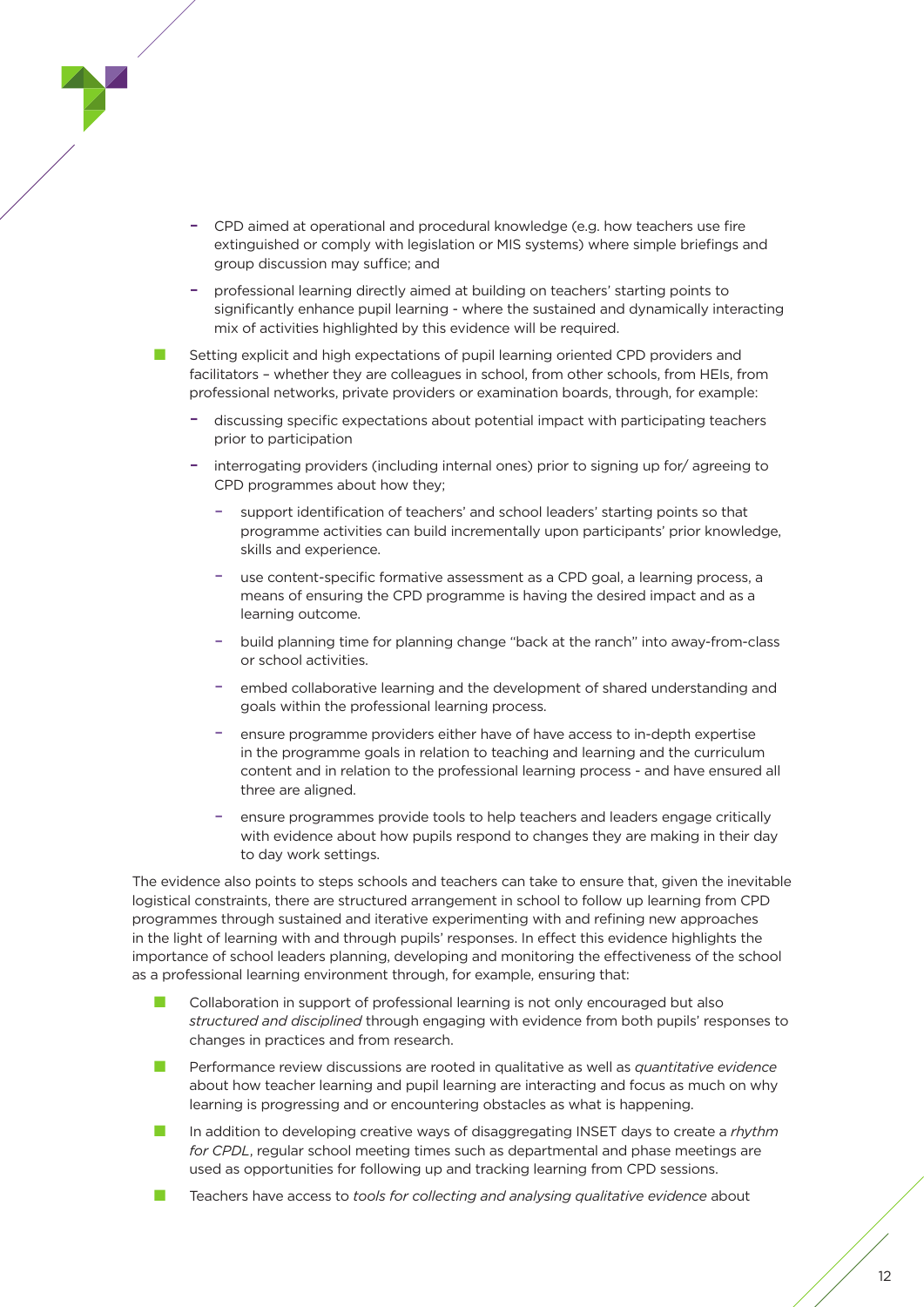how changes are working on the ground alongside outcomes data through, for example, structured peer observation, use of video, collaborative action research, collaborative work scrutinies and/or structured research lesson study, so that formative evaluation of whether CPD and CPDL are working can be evidence informed.

- n CPD sessions in school *model explicitly the quality and depth of planning* for schemes of work that leaders are expecting teachers to create for their pupils and make these connections explicit.
- n CPD opportunities related to pedagogy is accompanied *by time for teachers to contextualise this for specific subjects and groups of pupils*.
- n Concerns about giving time for CPD and CPDL are addressed by *wrapping structured and explicit professional learning protocols and activities around work to meet other priorities* and also used to build CPD capacity.
- The school and teachers *seek out challenge in relation to CPD* through either:
	- externally enabled professional learning experiences where the status quo can be accurately and safely calibrated against models of excellence elsewhere; or
	- establishing systems within the school that collect objective evidence about the status quo in ways that help colleagues can challenge it freely and on an informed basis in the context of evidenced best practice in other settings.

#### **IMPLICATIONS FOR FURTHER RESEARCH**

Any review of reviews inevitably generates rather abstract findings. This review was envisaged as the first phase of a two stage process. In particular the umbrella review was intended to identify issues where newly emerging evidence and changes in practice in England point to a need for further, systematic exploration of the evidence in the individual studies highlighted by the different reviews. The review authors have identified the following as important areas for practice and policy where it seems likely the individual studies behind the review can add texture and detail to the robust and high level findings from, the Umbrella Review during a second, follow up study:

- There is a need to identify in more detail the processes that are key to ensuring that conscripts as well as volunteers develop ownership of CPDL and are successful in using new practices to enhance pupil achievement.
- There would be real benefit in identifying specifically what it is that external specialists contribute to effective CPD and CPDL and the implications of that for the growing numbers of internal CPDL facilitators.
- It would be helpful to clarify the circumstances in which it is important to help teachers challenge and refine their beliefs and assumptions about teaching, learning and the curriculum through CPDL, how and why this works and matters and the role of developing an underpinning rationale or practical theory within this process.
- n In the context of a high stakes assessment system it would be very helpful to identify in greater detail the ways in which the central and multi layered role of evaluating pupils' progress formatively acts as a goal, an input, a learning process, a way of evidencing teacher progress and an outcome of CPDL.
- n In the context of widespread but relatively unstructured collaboration, it would be helpful to tease out the distinctive characteristics of effective peer support and the dependencies between that and in-depth specialist support.
- The similarities and differences between effective CDPL in relation to mathematics, English and science as highlighted at headline level by this review are intriguing and potentially very important to practice, especially given the strong finding that pedagogic CPD alone is not effective. It is important to unpack these similarities and differences as revealed by the best studies encompassed by the most rigorous reviews.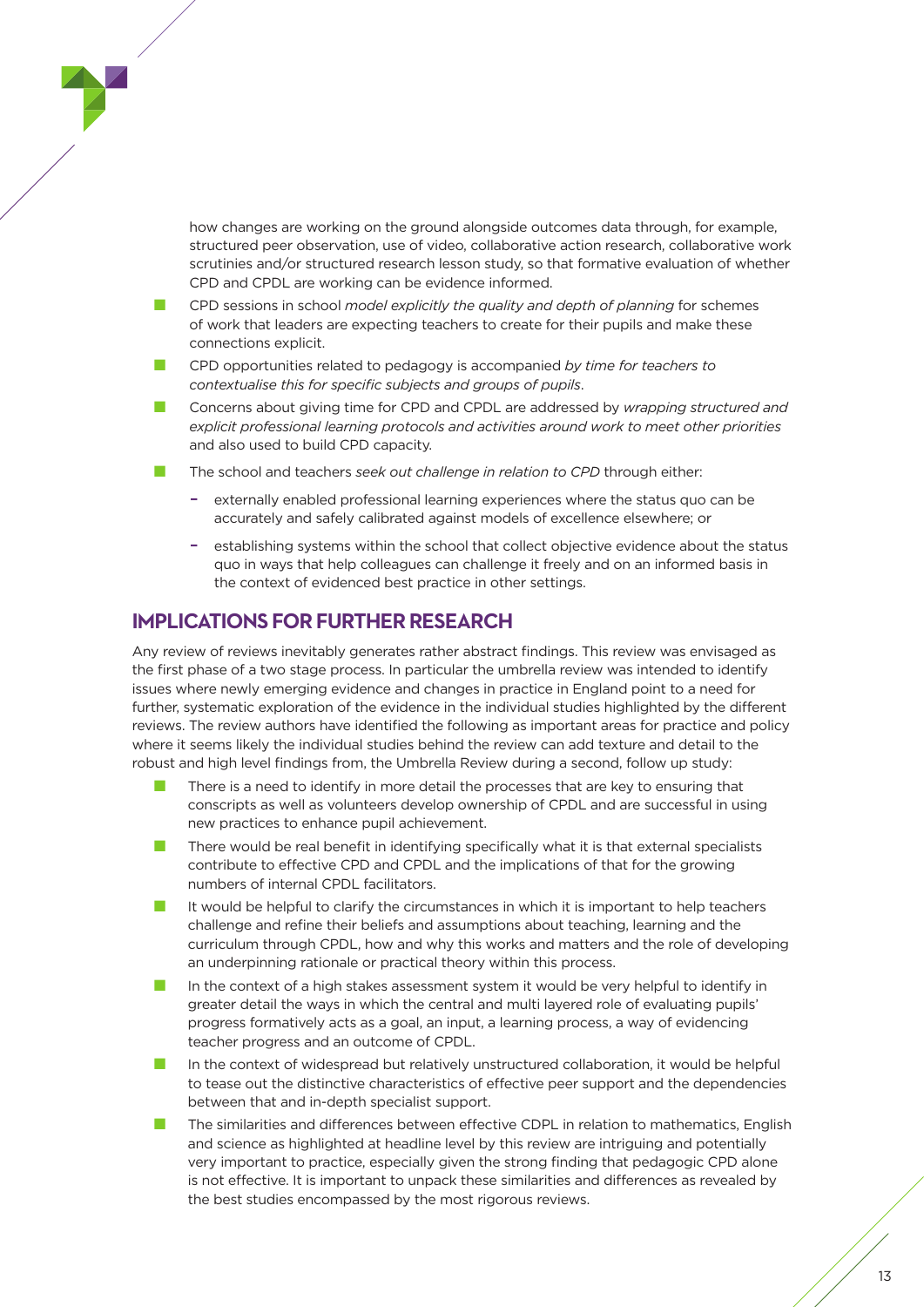#### **APPENDICES: METHODOLOGY**

#### **APPENDIX 1: TEACHER DEVELOPMENT TRUST: LITERATURE SEARCH RECORD**

| <b>DATABASE</b>          | <b>SEARCH STRING</b>                                                                                                                                                                                                                               | <b>HITS</b>    | <b>INCLUDED</b><br><b>FOR FULL</b><br><b>TEXT</b><br><b>SCREENING</b> |
|--------------------------|----------------------------------------------------------------------------------------------------------------------------------------------------------------------------------------------------------------------------------------------------|----------------|-----------------------------------------------------------------------|
| <b>FirstSearch</b>       | (ti=review or meta-analysis) and (ti="professional<br>learning" or ti="professional development) and<br>(ti=teaching OR ti=teachers OR ti=teacher) and yr: 2000-<br>2014                                                                           | 0              | O                                                                     |
|                          | kw: review and ((kw: professional and kw: development))<br>and kw: teacher and yr: 2000-2014.                                                                                                                                                      | 15             | 1                                                                     |
|                          | kw: review and ((kw: professional or kw: development))<br>and kw: teacher and yr: 2000-2014                                                                                                                                                        | 80             | 15                                                                    |
|                          | kw: meta-analysis and ((kw: professional and kw:<br>development)) and kw: teacher and yr: 2000-2014                                                                                                                                                | 1              | $\mathbf{o}$                                                          |
|                          | kw: professional and kw: development and kw: review and<br>kw: teach* and yr: 2000-2015                                                                                                                                                            | 51             | $\overline{\mathbf{2}}$                                               |
| <b>JSTOR</b>             | ((ti:review OR ti:meta-analysis) AND (ti:professional) AND<br>((ti:development) OR ti:learning) AND (ti:teacher OR<br>ti:teachers))                                                                                                                | $\overline{ }$ | $\mathbf{o}$                                                          |
|                          | (((ab:(teachers')) AND ab:(professional)) AND<br>ab:((learning OR development)))                                                                                                                                                                   | 581            | 52                                                                    |
|                          | ab:teachers' AND ab:professional AND ab:(learning OR<br>development) AND (ti:review OR tb:review)                                                                                                                                                  | 4              | 1                                                                     |
|                          | kw: review and ((kw: professional and kw: development))<br>and kw: teacher and yr: 2000-2014                                                                                                                                                       | 15             | 1                                                                     |
|                          | kw: meta-analysis and ((kw: professional and kw:<br>development)) and kw: teacher and yr: 2000-2014.                                                                                                                                               | 1              | O                                                                     |
| Google<br><b>Scholar</b> | allintitle: teacher professional development review OR<br>meta-analysis OR synthesis OR systematic                                                                                                                                                 | 68             | 28                                                                    |
|                          | allintitle: teacher professional learning review OR meta-<br>analysis OR synthesis OR systematic                                                                                                                                                   | 18             | 1                                                                     |
|                          | allintitle: continuing professional development review CPD<br>OR teaching OR teacher OR teachers OR systematic OR<br>meta-analysis OR narrative                                                                                                    | 17             | $\overline{2}$                                                        |
|                          | You searched for: TOPIC: (teacher professional<br>development review) Refined by: RESEARCH DOMAINS:<br>(SOCIAL SCIENCES) AND RESEARCH AREAS: (<br>EDUCATION EDUCATIONAL RESEARCH) AND TOPIC:<br>(impact) Timespan: 2000-2014. Search language=Auto | 89             | 12                                                                    |
|                          |                                                                                                                                                                                                                                                    | 947            | 115                                                                   |
|                          | Duplicates removed                                                                                                                                                                                                                                 |                | 69                                                                    |
|                          | Included                                                                                                                                                                                                                                           |                | 46                                                                    |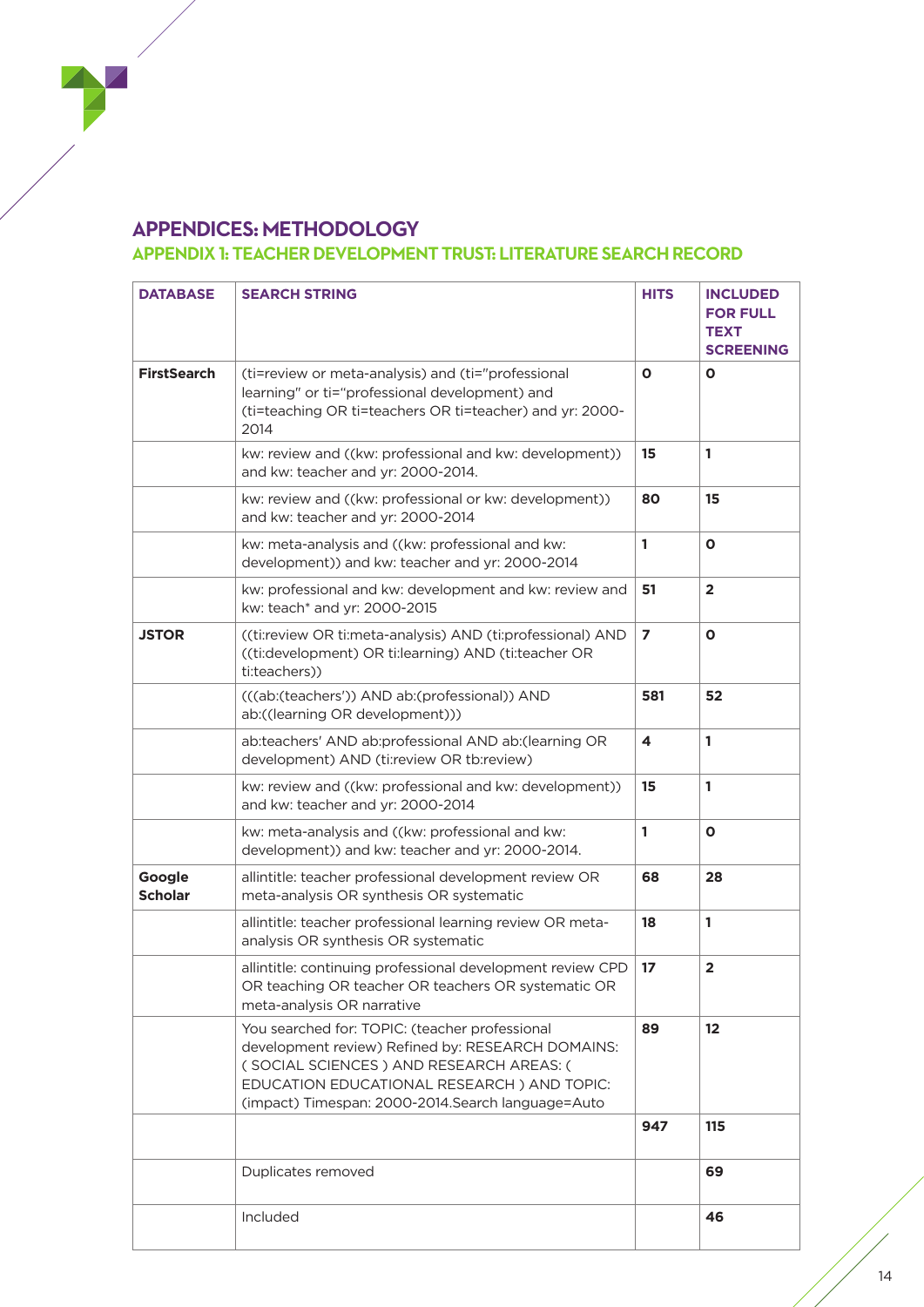#### **APPENDIX 2: INCLUSION CRITERIA INCLUSION CRITERIA**

| Language:                       | English only                                                                                                                                                                 |
|---------------------------------|------------------------------------------------------------------------------------------------------------------------------------------------------------------------------|
| <b>Timescale:</b>               | Since 2000                                                                                                                                                                   |
| Type of paper:                  | Must be a review (article, report, conference paper, chapter, book)                                                                                                          |
| <b>Population:</b>              | Professional educators of school age children (4-18) in working in<br>formal learning settings                                                                               |
| <b>Schools:</b>                 | Public and private. Only mainstream.                                                                                                                                         |
|                                 | i.e. Just 'teachers' not headteachers/ principals (exclude leadership<br>training); not TAs or paraprofessionals - need to be clear about Early<br>Years staff distinctions) |
| <b>Only qualified, not ITE:</b> | CPD: Must be about CPD                                                                                                                                                       |
|                                 | Outcome: Must be a review of effects/outcomes                                                                                                                                |
|                                 | Exclude reviews of models of CPD.                                                                                                                                            |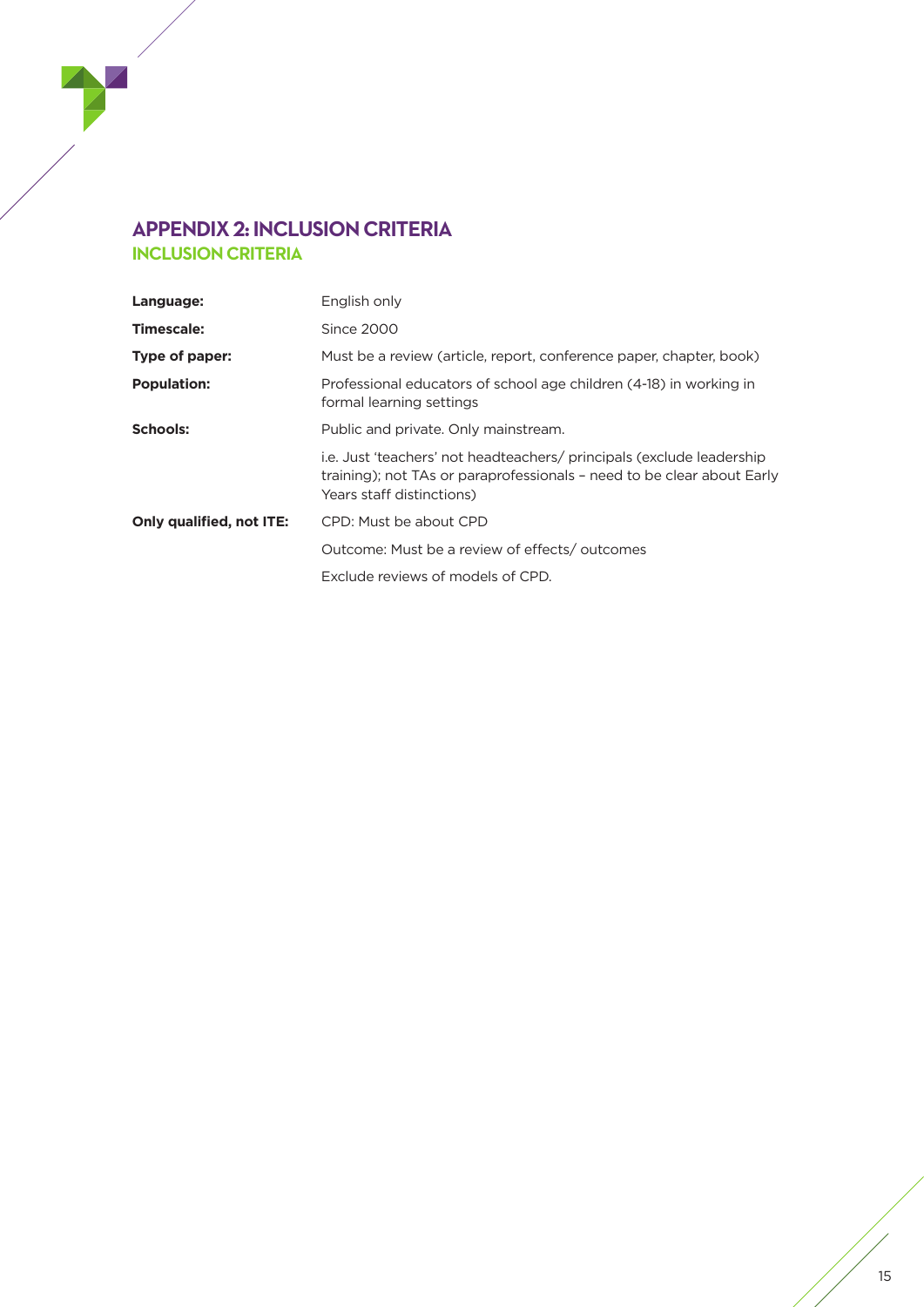# **APPENDIX 3: METHODOLOGY**

**FIGURE 1: APPROACH**



## **INITIAL FILTERING**

Nine hundred and eighty reviews were found, 33 of which came from expert recommendations and 947 reviews from electronic searching described in appendix 1. Of these, 115 met the inclusion criteria (in Appendix 2) so were included for screening. Eighty one were excluded on the grounds of relevance of type of review, this included 46 studies from the review process. Thirty four full reports were screened and were allocated a level from one to three:

- **n** Level 1: Methodology and weighting of evidence clear
- **n** Level 2: Methodology clear but no weighting of evidence
- $\blacksquare$  Level 3: Methodology unclear

Eight reviews were classified as level one, 10 as level two, and 15 as level three. Only those classed as level one or two were carried over to the next stage to look at in more detail. When the full studies were looked through for each of the 18 level one and two studies, seven of these were removed from the analysis as they were not relevant to the umbrella review and a further two were not included as they were part of a series of linked reviews. Nine reviews were then explored in more depth to identify the claims they made about effective CPDL.

### **CLAIMS ANALYSIS**

Claims analysis tables were completed for each of the nine reviews, and were verified by others in the research team to ensure validity. For this analysis, each of the claims cited within a review- i.e. the features of CPDL that had been found to be effective- were noted in a table. Additionally, the researchers noted down the following:

- $\blacksquare$  Model of change.
- **n** Evidence detailing the type and number of studies included within the review, and details on the inclusion criteria and weighting of the evidence where relevant.
- $\blacksquare$  Analysis the review itself was analysed for the rigour of its approach, and comments were made in regards to this.
- **n** Applicability/actionability the applicability of the findings were noted.

Each review was then 'graded' on a five point scale, depending on the rigour of the review. The gradings given were (from strongest to weakest):

- Consistent and rigorous: Extensive consistent evidence from rigorous studies (extensive= more than 5 studies at scale, i.e. 30+ teachers; consistent= effect size within 0.2 SD).
- n Robust: Claim follows from findings and is based on evidence from one or more wellcontrolled trials or other method appropriate for causal claims (RCT, well-matched experiment, regression discontinuity, etc).
- Persuasive: Claims consistent with evidence (e.g. from correlational studies) or where evidence of impact is indirect (e.g. teacher behaviours rather than impact on learners).
- **n** Plausible: Claims derived from pre and post test evidence that aligned with review questions.
- No warrant/unfounded: Claims without an evidence base; opinions

An example of this process can be seen overleaf.

Overall the following levels were given:

- $\blacksquare$  1 consistent and rigorous
- $\Box$  3 robust
- $\Box$  4 persuasive
- $\Box$  1 persuasive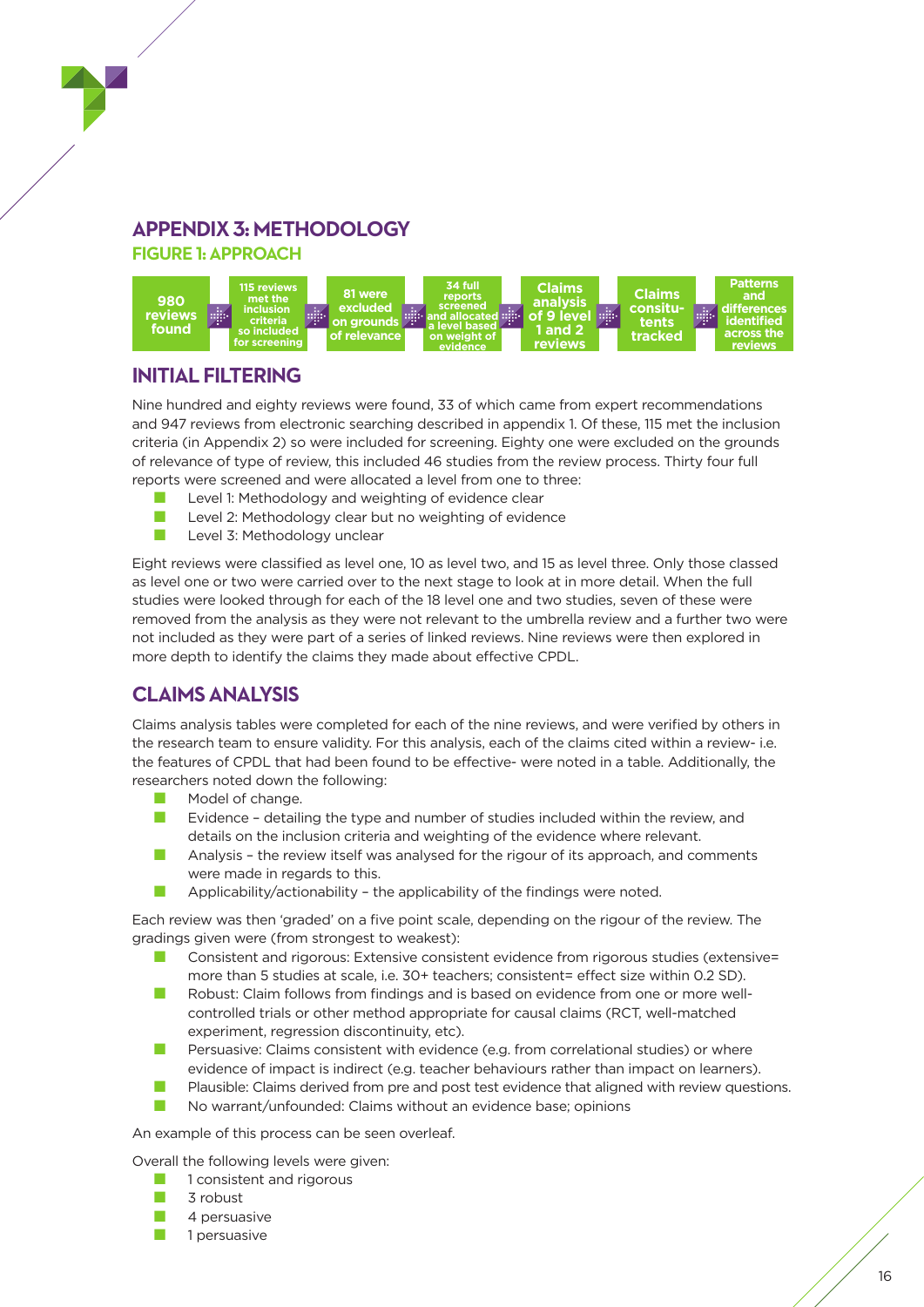| CONCLUSIONS                                    | ROBUST                                                                                                                                                                                                                                                                                                                                                                                                                                                                                                                                                                                                                                                                                                                                                                                                                                                                         |
|------------------------------------------------|--------------------------------------------------------------------------------------------------------------------------------------------------------------------------------------------------------------------------------------------------------------------------------------------------------------------------------------------------------------------------------------------------------------------------------------------------------------------------------------------------------------------------------------------------------------------------------------------------------------------------------------------------------------------------------------------------------------------------------------------------------------------------------------------------------------------------------------------------------------------------------|
| <b>APPLICABILITY</b><br>ACTIONABILITY          | allow inferences to be<br>Contextual relevance<br>may be limited, since<br>at levels below those<br>2003) & the student<br>were relatively small.<br>of their peers. There<br>studies that met the<br>learning needs were<br>who were achieving<br>under key headings<br>only 1 large study is<br>of context, content,<br>from UK (Earl et al.<br>achievement gains<br>had as their target<br>current practice &<br>Note also that the<br>is sufficient detail<br>not being met by<br>biggest group of<br>activities, etc., to<br>selection criteria<br>students whose<br>drawn.                                                                                                                                                                                                                                                                                               |
| <b>ANALYSIS</b>                                | Handling studies with<br>in a secondary school<br>for literacy/language<br>professional learning<br>effect sizes analysed<br>high average effects<br>with special learning<br>student populations<br>the methodology of<br>high effect sizes for<br>in reading recovery,<br>needs, for example,<br>including assessing<br>those participating<br>included measures<br>Studies filtered for<br>Rigorous inclusion<br>note that 'the very<br>criteria of studies,<br>influenced by the<br>of both reading &<br>skills are strongly<br>& listed - though<br>low achievement<br>High number of<br>robust pre-post<br>study looked at<br>which typically<br>-counter claim<br>comparison<br>Only 1 core<br>the studies<br>+backing<br>writing.'<br>context<br>claims?                                                                                                               |
| MODEL OF<br>CHANGE                             | differently about their<br>with their experience<br>substantial change is<br>earning are complex<br>formally & informally,<br>knowledge, together<br>about literacy & how<br>as professionals and<br>So the challenge for<br>Is with new & more<br>it should be taught.<br>which they engage<br>shapes Ts' theories<br>CPD/L providers is<br>not just to provide<br>iteracy teaching &<br>to help them think<br>teaching, but also<br>effective ways of<br>the discourses in<br>literacy teaching<br>The demands of<br>Thus, whenever<br>are the subject<br>of professional<br>approaches to<br>required of Ts.<br>& challenging.<br>development,<br>But Ts' craft<br>students.                                                                                                                                                                                                |
| EVIDENCE                                       | O of the core studies<br>writing achievement),<br>whilst 3 had a writing<br>studies; all were from<br>consulted. 11 studies<br>& groups of studies<br>half also measuring<br>primarily from New<br>he methodological<br><b>New Zealand &amp; the</b><br>he 13 core studies<br>further information<br>smaller study from<br>Canada. A number<br>Zealand & the US,<br>hat did not meet<br>as supplementary<br>with 1 large study<br>of related studies<br>studies were also<br>criteria are listed<br>or methodology<br>rom the UK & a<br>luthors' criteria<br>emphasis (with<br>, outcomes for<br>about the core<br>&/or outcomes<br>tudents were<br>hat provided<br>ad a reading<br>hat met the<br>emphasis.<br>$\overline{Q}$                                                                                                                                                 |
| <b>ALTERNATIVE</b><br>VERSION<br><b>CLAIM-</b> | Expertise/leadership<br>frequency of contact,<br>example, daily during<br>of leadership training<br>Neither who initiated<br>a shorter period was<br>professional learning<br>made use of external<br>included an element<br>nitial circumstances<br>particular outcomes<br>interventions lasting<br>All the interventions<br>a summer institute),<br>less important than<br>involving a narrow<br>in the core studies<br>studies concerned<br>6 months or more.<br>was intensive (for<br>was sufficient for<br>expertise & most<br>compulsory was<br>was voluntary or<br>domain, such as<br>associated with<br>but most of the<br>the professional<br>appeared to be<br>or involvement.<br>Length of time<br>A shorter time<br>nor whether it<br>development<br>development<br>for students.<br>professional<br>Where the<br><b>CONTEXT</b><br>required.<br>spelling.<br>Time |
| <b>AdnlS</b>                                   | Timperley et al. 2007                                                                                                                                                                                                                                                                                                                                                                                                                                                                                                                                                                                                                                                                                                                                                                                                                                                          |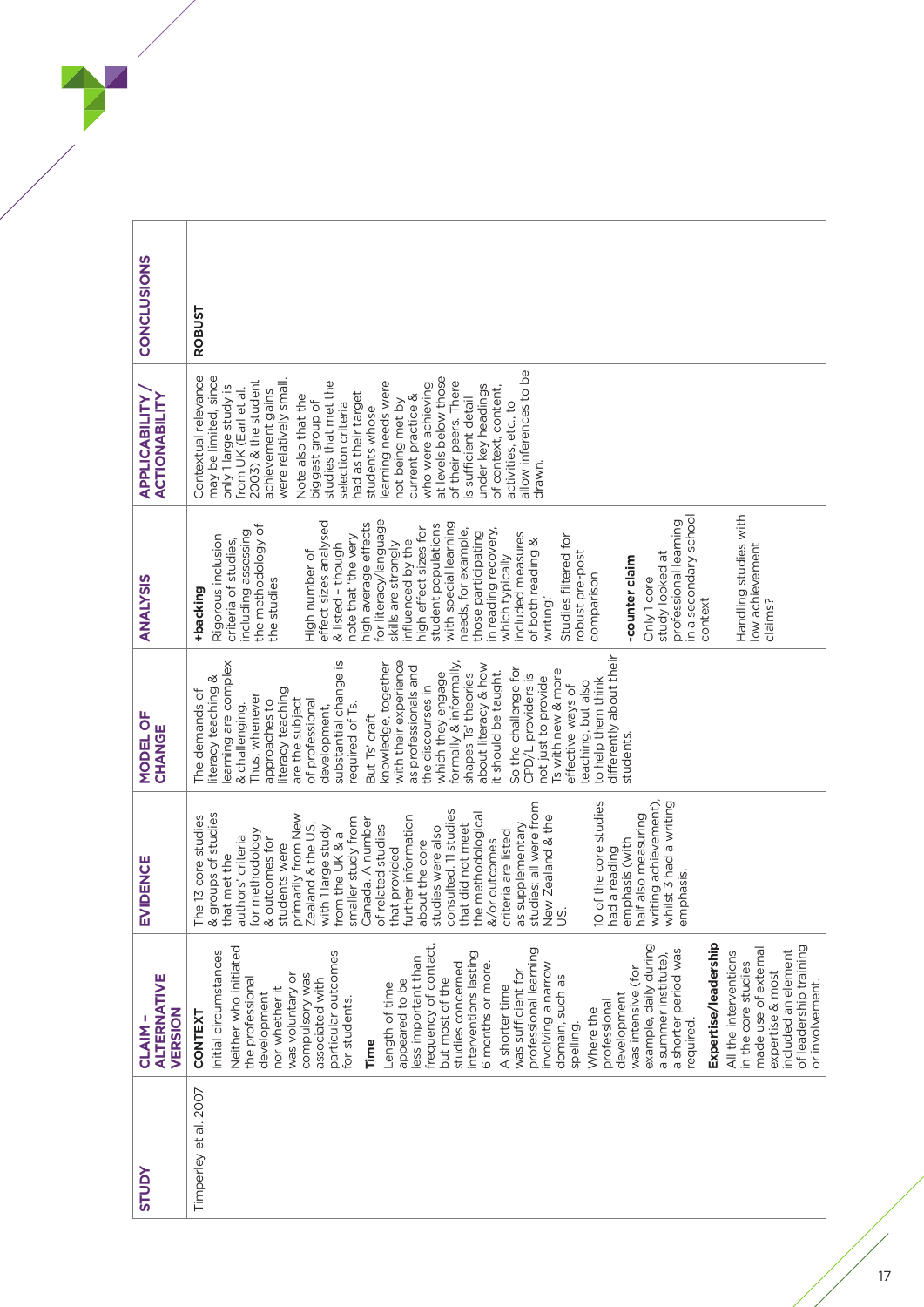# **CLAIMS CONSTITUENTS**

Once the claims analysis had been completed, each of the claims were analysed against a grid to determine what overarching categories they belonged to. The research team went through each of the claims in turn and highlighted which category or subcategory the claim belonged to. Where necessary, researchers added in extra subcategories. An example of a completed claims constituents table can be seen below.

| <b>STUDY</b>     | Σ<br><b>NTO</b>                                                                                                                                                                                                                                                                                                                                                                                                                                                                                                                                                                                                                                                                                 | FOCUS/AIMS/<br>NEED                                                                                                                                                | PEOPLE                                                                                                                                                | <b>PROCESS</b>                                                                                                                                                                                                                                                                                                                                                                             | EVIDENCE<br><b>CONTENT</b><br>('STUFF')                                                                                                                                                                                                                                          | WEIGHT OF<br><b>EVIDENCE</b> |
|------------------|-------------------------------------------------------------------------------------------------------------------------------------------------------------------------------------------------------------------------------------------------------------------------------------------------------------------------------------------------------------------------------------------------------------------------------------------------------------------------------------------------------------------------------------------------------------------------------------------------------------------------------------------------------------------------------------------------|--------------------------------------------------------------------------------------------------------------------------------------------------------------------|-------------------------------------------------------------------------------------------------------------------------------------------------------|--------------------------------------------------------------------------------------------------------------------------------------------------------------------------------------------------------------------------------------------------------------------------------------------------------------------------------------------------------------------------------------------|----------------------------------------------------------------------------------------------------------------------------------------------------------------------------------------------------------------------------------------------------------------------------------|------------------------------|
| <b>VAN DRIEL</b> | contained science<br>that policymakers<br>general pedagogy<br>authors conclude<br>involving student<br>considerable and<br>than focusing on<br>or exclusively on<br>content situated<br>student learning<br>moderate<br>science content.<br>combination<br>with analysis of<br>content, rather<br>and classroom<br>pedagogy and<br>lasting impact<br>and scenarios<br>h) can have a<br>instruction, in<br>student work<br>in elementary<br>curricula and<br>should invest<br>Furthermore,<br>this effective<br>PD approach<br>ice. The<br>pedagogical<br>duration (24<br>and learning<br>on teaching<br>emphasises<br>in activities<br>analysis of<br>in PD that<br>science.<br>PD of<br>practi | External to School<br>Internal to school<br>HEI/research<br>e.g. subject<br>association<br>Curriculum<br>Innovation<br>Standards<br>change<br>Policy<br><b>OPN</b> | For participants<br>With facilitators<br>Participants<br>Facilitators/<br>With peers<br>Interaction<br>Providers<br>Subject<br>Phase<br>(only)<br>Who | Rhythm (iteration)<br>Mirrored (i.e. same<br>context ('in vitro')<br>as advocated for<br>(lecture, reading)<br>teaching context<br>Problem solving/<br>Timing/pacing<br>e.g. Summer<br>School, After<br>school<br>Pedagogical<br>Experiential<br>Out of 'live'<br>Knowledge<br>Classroom/<br>acquisition<br>Frequency<br>approach<br>Duration<br>Intensity<br>(in vivo)<br>Enquiry<br>use) | learning<br>knowledge/skills/<br>e.g. Video, work<br>subject content<br>understanding<br>Knowledge of<br>approaches<br>Curriculum<br>STUDENT<br>LEARNING<br>From own<br>Research<br>teaching/<br>evidence<br>Teaching<br>scruting<br>context<br>$(K-S-U)$<br>$(K-S-U)$<br>theory | <b>RIGOROUS</b>              |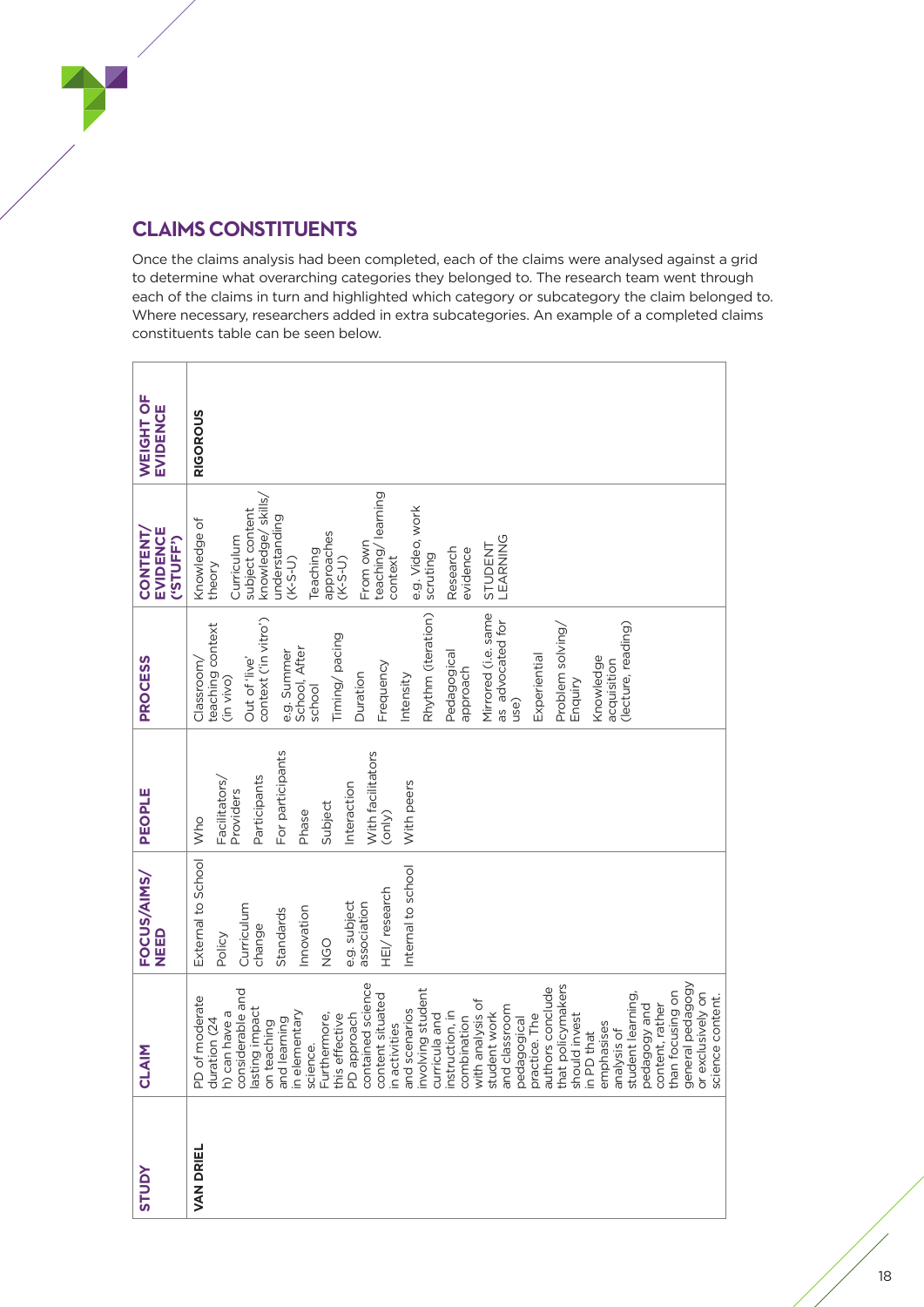Once this had been completed for all nine reviews, all the claims for each overarching category (focus, people etc) were pulled together, in tables as below. The processes theme was split into claims specifically regarding time and duration, and other processes.

| <b>STUDY</b>                 | <b>CLAIM</b>                                                                                                                                                                                                                                                                                                                                                                                                                                                                                                                                                                                                                                                                                                                                                                                                                                                                                                                                                                                                                                                                                                                                                            | <b>SUBJECT</b>    | <b>LEVEL</b> |
|------------------------------|-------------------------------------------------------------------------------------------------------------------------------------------------------------------------------------------------------------------------------------------------------------------------------------------------------------------------------------------------------------------------------------------------------------------------------------------------------------------------------------------------------------------------------------------------------------------------------------------------------------------------------------------------------------------------------------------------------------------------------------------------------------------------------------------------------------------------------------------------------------------------------------------------------------------------------------------------------------------------------------------------------------------------------------------------------------------------------------------------------------------------------------------------------------------------|-------------------|--------------|
| <b>Blank et al</b><br>(2009) | Programme designs with ES with significant ES<br>included a strong emphasis on teachers learning<br>specific subject content as well as pedagogic content.                                                                                                                                                                                                                                                                                                                                                                                                                                                                                                                                                                                                                                                                                                                                                                                                                                                                                                                                                                                                              | Science,<br>maths | Rigorous     |
| Capps et al<br>(2012)        | Less than half of the programs reviewed (7 of 17)<br>required teachers to develop inquiry-based lessons<br>related to the program objectives. One program<br>expected teachers to bring in problematic lessons<br>and adapt them to be more consistent with inquiry.<br>This explicit approach helped teachers learn how to<br>develop their own inquiry lessons and allowed them<br>to collaborate with colleagues and with professional<br>developers. Additionally, the fact that these lessons<br>were already part of the teachers' curriculum made<br>this process relevant. Although many teachers can<br>teach inquiry-based lessons that have been created<br>by professional developers, it is more difficult to<br>develop one's own inquiry-based lesson. Teachers<br>will likely benefit from PD experiences grounded in<br>the same pedagogical principles they will later enact<br>in their own classrooms suggested the need to be<br>explicit about inquiry. Explicitly supporting teachers<br>in learning how to develop inquiry-based lessons<br>may help sustain inquiry-based teaching beyond the<br>enactment of a specific program's curriculum. | Science           | Persuasive   |
| Capps et al<br>(2012)        | 15 out of 17 programs reviewed actively supported<br>teachers in discussing how they might transfer<br>PD materials or experiences into their classrooms.<br>Explicit discussion about how one will enact<br>workshop materials or transfer experiences in the<br>classroom is an essential feature of inquiry PD.<br>Contextual factors are important, and the reality is<br>that there is no classroom environment or teacher<br>that is identical. Allowing workshop time for teachers<br>to discuss these differences with colleagues and<br>professional developers will more likely ensure that<br>teachers will feel comfortable enacting the reformed-<br>based curriculum in their classrooms. Additionally,<br>discussions on transference allow teachers to<br>consider how enactment may look in their classroom.                                                                                                                                                                                                                                                                                                                                           | Science           | Persuasive   |
| EPPI <sub>4</sub>            | Specialists introduced the theoretical and practical<br>knowledge base.                                                                                                                                                                                                                                                                                                                                                                                                                                                                                                                                                                                                                                                                                                                                                                                                                                                                                                                                                                                                                                                                                                 | Generic           | Persuasive   |
| <b>Timperley</b>             | The interventions documented in the core studies<br>all shared a focus that was specific to mathematics,<br>clearly articulated goals to teachers that related<br>specifically to student outcomes in mathematics, and<br>provided teachers with a range of mathematics-based<br>content. Attempts to improve student achievement<br>through implementation of a pedagogy that lacked a<br>mathematics focus were not successful in improving<br>mathematics outcomes for students (p91)                                                                                                                                                                                                                                                                                                                                                                                                                                                                                                                                                                                                                                                                                | Maths             | Robust       |

Themes were then identified within each of the categories, and relevant claims were grouped together within these. The claims from studies that were robust or rigorous were analysed first. Each category's claims were analysed by at least two members of the research team to ensure inter-rater reliability.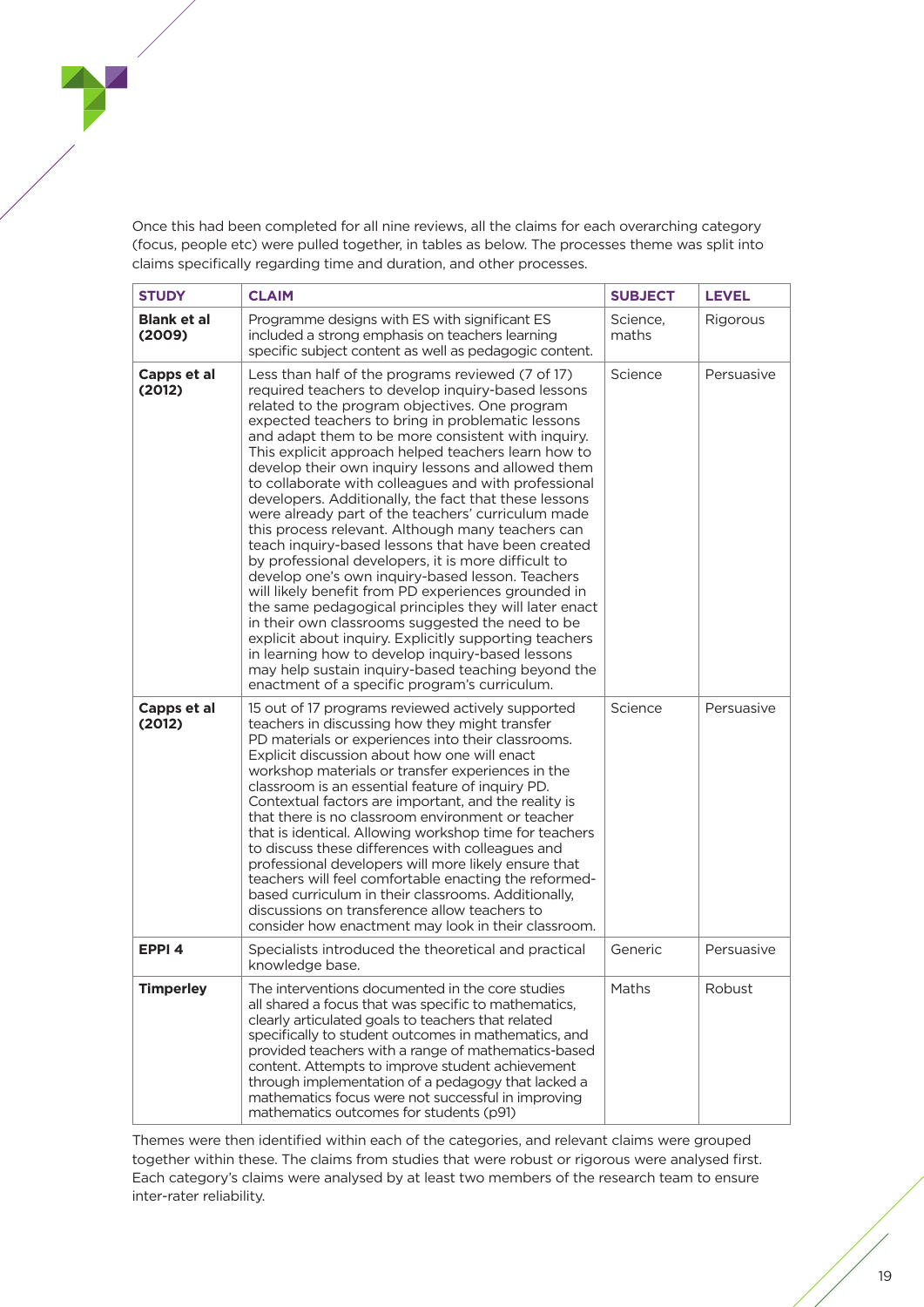#### **SUBJECT ANALYSIS**

As Timperley (2007) was the only fully consistent and rigorous review, the claims were also analysed by subject (literacy, maths and science). All claims made for each of the three subjects were pulled together and displayed side by side so the similarities and differences could be identified, to identify if features of effective CPDL were consistent across all three subjects or subject-specific. This can be seen below.

As shown below, themes were identified within the claims, such as peer support, and were highlighted accordingly. Where 'xx' was marked, this meant that there no claims were made within this theme.

Following on from this analysis, subject-specific claims from other reviews were cross-referenced to see whether they supported the claims made by Timperley or not, and to identify any other claims that were made.

Finally we worked with the TDT to convene a seminar to test out emerging findings with interested practitioners and policy makers and to work with them to identify conclusions.

| <b>MATHS</b>                                                                                                                                                                                                                                                                                                                                                                   | <b>SCIENCE</b>                                                                                                                                                                                                                       | <b>LITERACY</b>                                                                                                                               |
|--------------------------------------------------------------------------------------------------------------------------------------------------------------------------------------------------------------------------------------------------------------------------------------------------------------------------------------------------------------------------------|--------------------------------------------------------------------------------------------------------------------------------------------------------------------------------------------------------------------------------------|-----------------------------------------------------------------------------------------------------------------------------------------------|
| <b>Infrastructure Supports</b>                                                                                                                                                                                                                                                                                                                                                 | <b>Infrastructure Supports</b>                                                                                                                                                                                                       | <b>Infrastructure Supports</b>                                                                                                                |
| Supports such as funding<br>and time allocations for<br>teachers to work with one<br>another or a provider were<br>associated both with core<br>studies and those with low                                                                                                                                                                                                     | The core studies provided<br>too little information about<br>infrastructural supports such<br>as funding or release time for<br>any conclusions to be drawn.                                                                         | Most interventions provided<br>some form of infrastructure<br>support, such as release<br>from class.<br>$\blacksquare$ The inputs of experts |
| or not impact<br><b>Coherence with policy</b><br>$\blacksquare$ All of the interventions in<br>the core studies offered                                                                                                                                                                                                                                                        | <b>Coherence with policy</b><br>The interventions in all the<br>core studies promoted<br>approaches to science<br>teaching that were                                                                                                 | (researchers and/or<br>providers) was funded in all<br>interventions, typically from<br>an external source.                                   |
| programmes of professional<br>learning that focussed                                                                                                                                                                                                                                                                                                                           | consistent with both current<br>research findings and with                                                                                                                                                                           | <b>Initial circumstances</b>                                                                                                                  |
| on deepening content                                                                                                                                                                                                                                                                                                                                                           | their policy contexts                                                                                                                                                                                                                | $\blacksquare$ Neither who initiated the<br>professional development                                                                          |
| knowledge and that was                                                                                                                                                                                                                                                                                                                                                         | <b>Voluntary or compulsory</b>                                                                                                                                                                                                       | nor whether it was voluntary                                                                                                                  |
| aligned with directions<br>advocated by policy makers<br>or influential bodies such as<br>national subject associations<br><b>Voluntary or compulsory</b>                                                                                                                                                                                                                      | Volunteering was not a<br>necessary condition for<br>successful professional<br>development, neither was it                                                                                                                          | or compulsory was<br>associated with particular<br>outcomes for students.<br><b>Coherence with policy</b>                                     |
| Volunteering was                                                                                                                                                                                                                                                                                                                                                               | a guarantee of change.                                                                                                                                                                                                               | $\blacksquare$ xx                                                                                                                             |
| associated both with core<br>studies and those that<br>had low or no impact. A<br>commitment to engage                                                                                                                                                                                                                                                                         | $\blacksquare$ The content and form of<br>the professional learning<br>opportunities were more<br>important than volunteering<br>in achieving teacher 'buy-in'.                                                                      | <b>Voluntary or compulsory</b><br>$\blacksquare$ xx<br>Individual or whole-school                                                             |
| did not need to be a prior<br>condition; what was more                                                                                                                                                                                                                                                                                                                         | Individual or whole-school                                                                                                                                                                                                           | $\Box$ xx                                                                                                                                     |
| important was that teachers<br>engaged with the learning<br>process at some stage.                                                                                                                                                                                                                                                                                             | $\blacksquare$ A similar proportion of<br>studies involved teachers<br>participating in professional                                                                                                                                 |                                                                                                                                               |
| Individual or whole-school                                                                                                                                                                                                                                                                                                                                                     | development independently<br>of their school colleagues,                                                                                                                                                                             |                                                                                                                                               |
| $\blacksquare$ Professional learning<br>involving all teachers from a<br>school, department, or year<br>level was associated both<br>with core studies and those<br>that had low or no impact.<br>Some form of collegial<br>support was evident in<br>all studies documenting<br>significant shifts in practice.<br>Collegial support involved<br>colleagues and/or providers. | and teachers participating<br>as part of a whole science<br>department or school. Core<br>studies in which teachers<br>participated independently<br>of their school colleagues<br>developed collegial groups<br>among participants. |                                                                                                                                               |